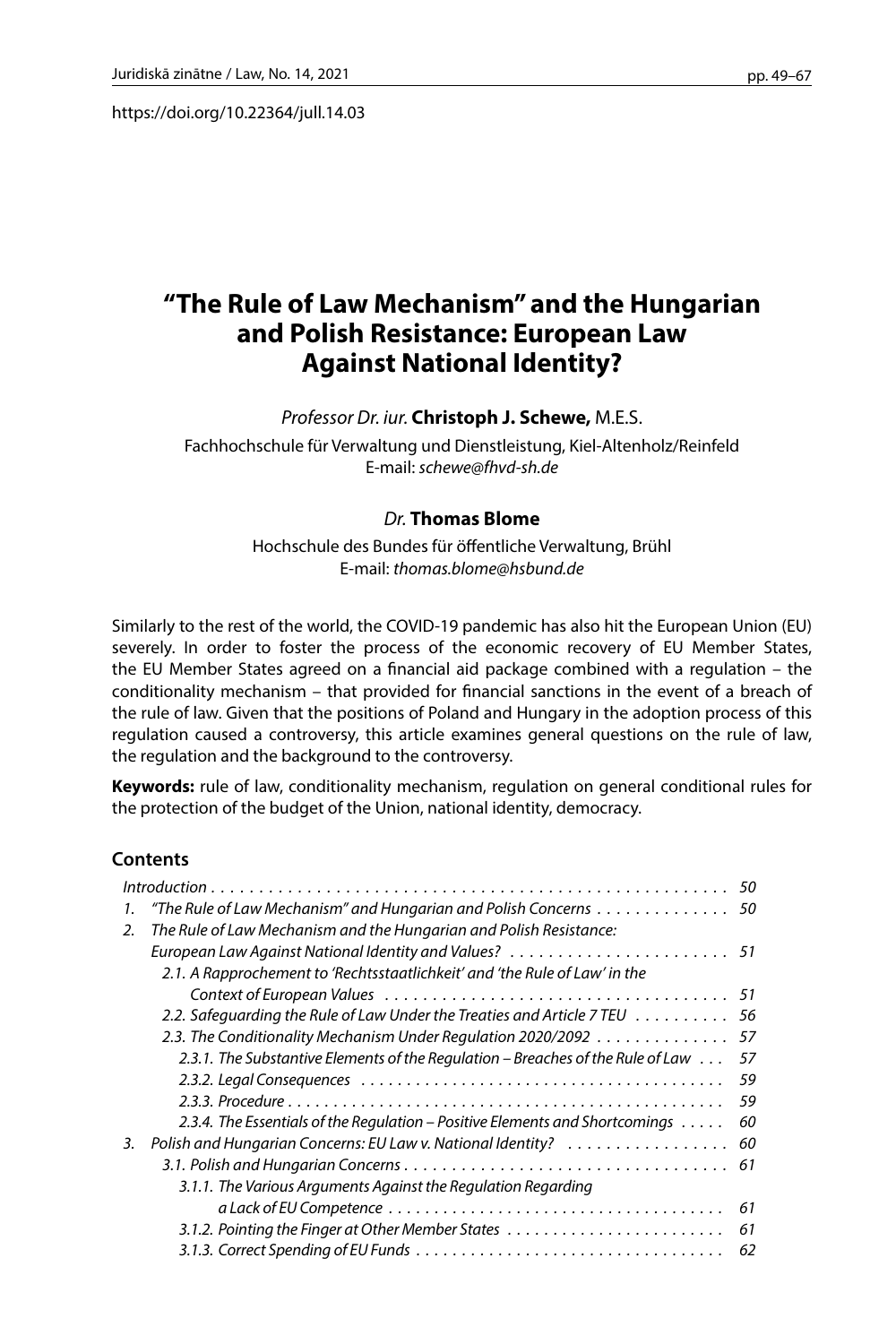| 3.2. The Legal Foundation of the Polish and Hungarian Concerns  62 |
|--------------------------------------------------------------------|
|                                                                    |
|                                                                    |
|                                                                    |
|                                                                    |
|                                                                    |
|                                                                    |
|                                                                    |

## **Introduction**

The new conditionality mechanism aims at enhancing the rule of law in the EU Member States by sanctioning breaches of the rule of law. It establishes respective standards, which may be considered at fundamental elements of this principle and which are comparable to internationally accepted standards for the rule of law. These standards, however, are not that far reaching that they would affect the cultural and national identity of the Member States, as the Polish and Hungarian governments had claimed they would. While the new instrument may be considered as an overall positive development for securing the EU at least to certain extent against authoritarian developments in its Member States, the instrument should not be overrated. The link of breaches to the EU budget weakens the mechanism's proposed in its effect to secure the rule of law and, in the cumbersome adoption process, the procedure of the mechanism was completed with elements that prolong the process leading to potential sanctions.

## **1. "The Rule of Law Mechanism" and Hungarian and Polish Concerns**

Why would you refuse to accept a precious, generous, and beautifully wrapped present? This is a question that could have been asked by anyone, not only Polish and Hungarian citizens, when learning about the intention of their respective governments to opt against the new financial package aiming at the recovery of the COVID-19-afflicted EU. Especially Italians and Spaniards reacted furiously, given that these states, particularly plagued by the pandemic, desperately needed these funds. Finally, the German Presidency to the EU Council found a compromise that led to the consent of all Member States to the Multiannual Financial Framework (MFF)1 and the "Next Generation EU" (NGEU).

Only Poland and Hungary had initially announced the intention to block these instruments, as they were linked to the consent to the *"*conditionality mechanism", also named "rule of law mechanism".2 Eventually – depending on the perspective – Poland and Hungary gave in<sup>3</sup>, however, only after the other 25 Member States had indicated that they might facilitate these funds without the two states and

<sup>1</sup> *Official Journal of the European Union*, L 433I, 2020, p. 11.

<sup>2</sup> *Official Journal of the European Union*, L 433I, 2020, p. 1. While most publications in press, media and political statements name the regulation "the rule of law mechanism", it might not be an entirely precise denotation. In some instances, the dialogue between the Commission and the Member State concerned from 11.03.2014 is also called rule of law mechanism [\(https://eur-lex.europa.eu/resource.](https://eur-lex.europa.eu/resource.html?uri=cellar:caa88841-aa1e-11e3-86f9-01aa75ed71a1.0017.01/DOC_1&format=PDF) [html?uri=cellar:caa88841-aa1e-11e3-86f9-01aa75ed71a1.0017.01/DOC\\_1&format=PDF](https://eur-lex.europa.eu/resource.html?uri=cellar:caa88841-aa1e-11e3-86f9-01aa75ed71a1.0017.01/DOC_1&format=PDF) [last viewed 01.10.2021]); in the same line, *Schorkopf, F.* Article 7 EUV. In: *Grabitz, E., Hilf, M., Nettesheim, M.* (Hrsg.). Das Recht der Europäischen Union. 69 Aufl. München, 2020, S. 60 ff. The scholarly legal debate in English language uses the term "conditionality mechanism".

In contrast to this interpretation, the two Member States in question declared the outcome as their victory, *Hillion, C*. Compromising (On) the General Conditionality Mechanism and the Rule of Law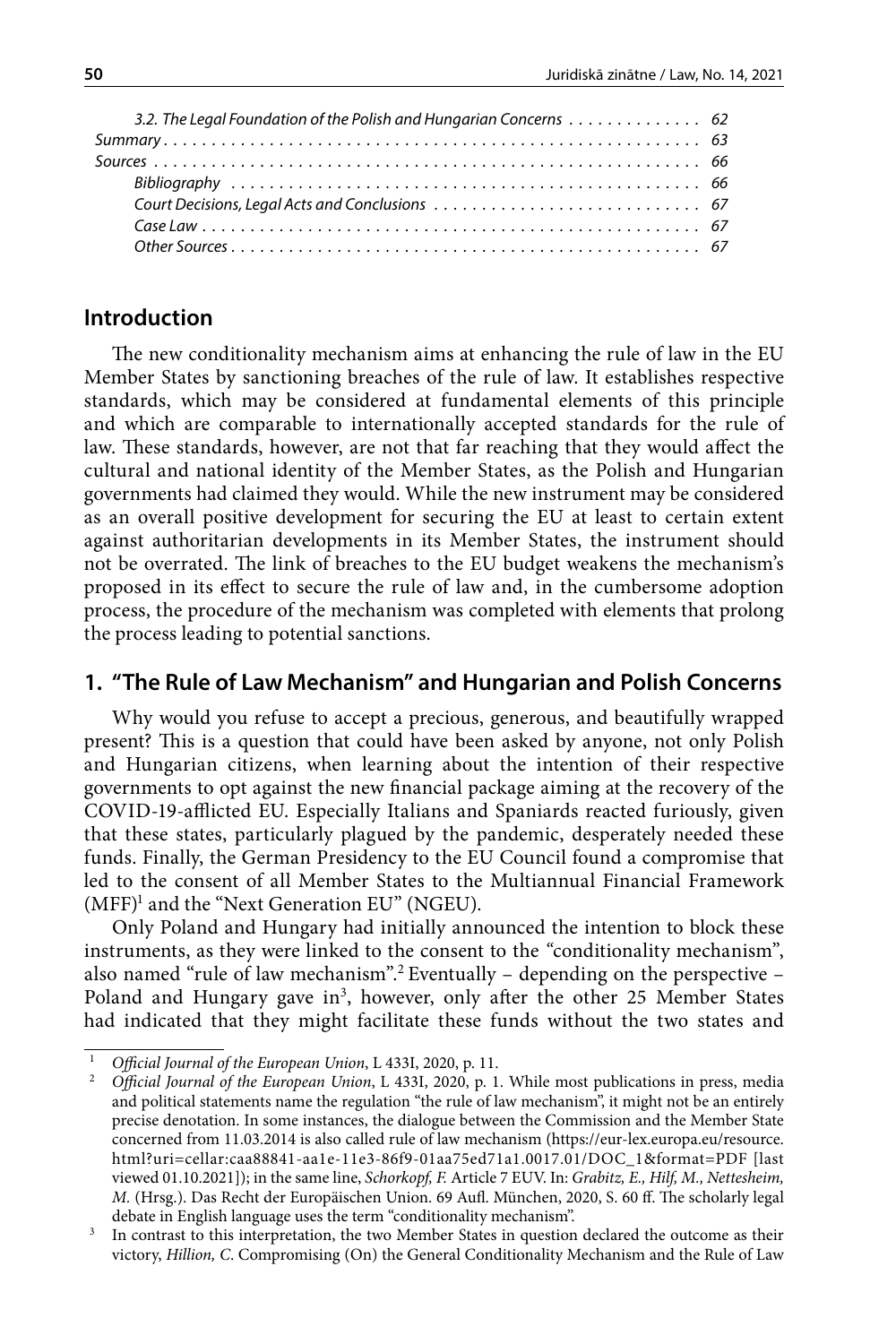after considerable concessions had been made to Polish and Hungarian claims.<sup>4</sup> Furthermore, the adoption process caused a vivid debate on its legality, given that the European Council seemed to have assumed competences<sup>5</sup> that are not assigned to it by the Treaties.<sup>6</sup> Despite their political agreement to the deal, on 11 March 2021, both governments brought a claim against this mechanism to the Court of Justice of the European Union (CJEU).<sup>7</sup> Even though it is highly contested that this is in line with EU law, the European Council concluded that the regulation will not be applied until the ECJ will have decided on the matter.

Apart from this set of problems – which will not be addressed in detail in this article – the matter brings up a more general aspect: the Polish and Hungarian positions are bewildering, given that the two governments opposed something presumably positive, which in the EU and its Member States seemed to be selfevident and which formed one of the fundamental principles, – the rule of law. Hence, this raises a further set of questions: what does the rule of law mechanism imply? Do the two states have to sacrifice their core values such as family and religion to "neoliberal internationalists" under this new mechanism? Does this mechanism have a negative impact on the cultural and national identity of Member States? Does the EU have the competence to regulate this matter? Furthermore, given that other Member States do not see this danger – are they ignorant or is the mechanism specifically directed against the two Member States?

Accordingly, this contribution will explore what is to be understood under the rule of law (2.1.) and the new corresponding mechanism (2.2.), which motivates the governments of the two Member States to appear "to fight against the rule of law". In the light of this provoking image, the analysis will need to address the question, whether this mechanism really erodes (the two states') national identities and core values of Member States as the Polish and Hungarian governments had claimed (II. 3.).

## **2. The Rule of Law Mechanism and the Hungarian and Polish Resistance: European Law Against National Identity and Values?**

## **2.1. A Rapprochement to 'Rechtsstaatlichkeit' and 'the Rule of Law' in the Context of European Values**

The terminology regarding "the rule of law" in the various European languages is inconsistent, as the German *Rechtsstaatsprinzip* or the French *état de droit* refer to the *state*, and thus seem to concentrate on the state. The Latvian legal terminology

<sup>(</sup>April 6, 2021). *Common Market Law Review*, No. 58, 2021, pp. 267–284. Available: [https://ssrn.com/](https://ssrn.com/abstract=3820897) [abstract=3820897](https://ssrn.com/abstract=3820897) [last viewed 01.10.2021].

<sup>4</sup> More in depth on the background and development *Hillion, C*. Compromising (On) the General Conditionality Mechanism and the Rule of Law (April 6, 2021), pp. 267–284.

<sup>&</sup>lt;sup>5</sup> European Council conclusions, EUCO 22/20 CO EUR 17 CONCL 8, 11 December 2020.

<sup>6</sup> *Alemanno, A., Chamon, M*. To Save the Rule of Law you Must Apparently Break It. VerfBlog. 11.12.2020. Available: [https://verfassungsblog.de/to-save-the-rule-of-law-you-must-apparently](https://verfassungsblog.de/to-save-the-rule-of-law-you-must-apparently-break-it/)[break-it/](https://verfassungsblog.de/to-save-the-rule-of-law-you-must-apparently-break-it/) [last viewed 01.10.2021]. DOI: 10.17176/20201212-060201-0; *Scheppele, K. L., Pech, L., Kelemen, R. D. Never Missing an Opportunity to Miss an Opportunity: The Council Legal Service Opinion on the Commission's EU budget-related rule of law mechanism. VerfBlog.* 12.11.2018. Available: [https://verfassungsblog.de/never-missing-an-opportunity-to-miss-an-opportunity-the-council](https://verfassungsblog.de/never-missing-an-opportunity-to-miss-an-opportunity-the-council-legal-service-opinion-on-the-commissions-eu-budget-related-rule-of-law-mechanism/)[legal-service-opinion-on-the-commissions-eu-budget-related-rule-of-law-mechanism/](https://verfassungsblog.de/never-missing-an-opportunity-to-miss-an-opportunity-the-council-legal-service-opinion-on-the-commissions-eu-budget-related-rule-of-law-mechanism/) [last viewed 01.10.2021]. DOI: 10.17176/20181115-215538-0.

<sup>7</sup> The main points of the claims are accessible on the Court's website: Hungary: C-156/21; Poland: C-157/21.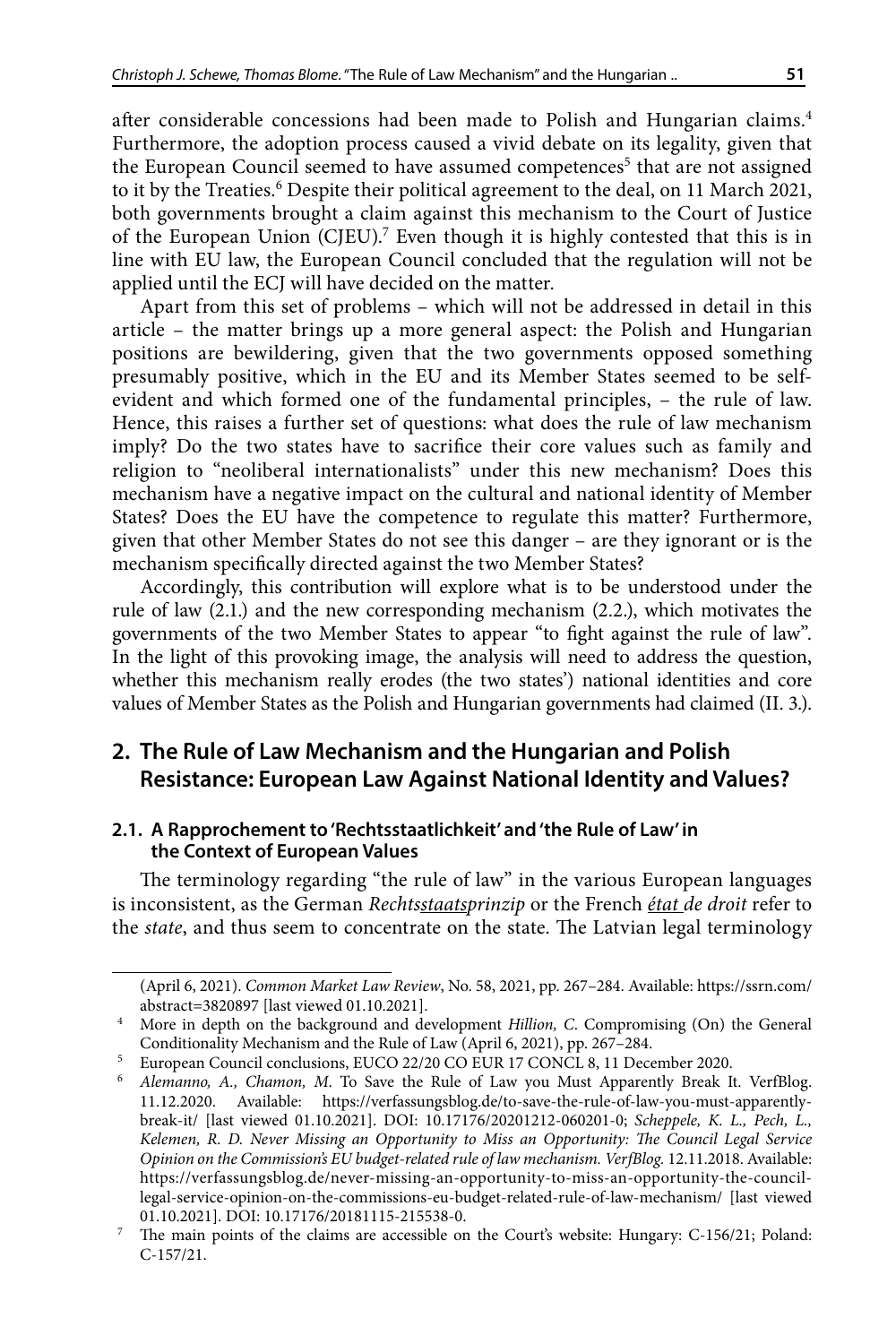appears to be either more precise or more mediative, given that it distinguishes between *tiesiska valsts* and *likuma vara*. Notwithstanding these linguistic differences, also the efforts to define the concept of the rule of law have been undertaken for decades, if not centuries $^8$  and seem to be countless. This essay thus does not aim at further developing this broader concept, but intends to identify problematic aspects and to determine what might be commonly agreed upon to be denoted by this term, at least in the European Union (EU). The presumably first problem regarding the wording which focusses on the state can be relatively easily resolved, as today the German legal terminology allows a broad interpretation of *Rechtsstaatlichkeit*, thus enabling the use of this term for the EU (see Article 2, Treaty on European Union – TEU in the German language) and other international organisations.9 In addition, the ECJ chooses the term "community based on the rule of law"10.

In short, *Rechtsstaatlichkeit* describes "a state that is governed by law", i.e., by previously existing rules and norms.11 This short definition indicates the aim of the principle, which is to achieve a certain order, providing predictable relations and thus maintain a stable, plannable environment. Those addressed by the law may arrange their behaviour according to existing norms and adjust their respective relations. In the ideal case of the rule of "good (i.e.: just and fair) law" leads to a society that accepts the governing rules and norms, lives in accordance with them and the entity of rules hence provides the framework for peace and stability of a state.

The same may be said about the "rule of law". This term describes a situation which is governed by law, i.e., previously existing rules and norms, though, linguistically, it is not limited to states but may also apply to international organisations.

Central to both definitions seems to be the equation of *Recht* resp. *law* with "rules and norms". In reality, however, the situation is more complex, as it raises the fundamental philosophical question, what is *Recht* [in German language simultaneously meaning a right and law, but also implying something *just* or *fair*]? The relevance of this question becomes clearer in the light of a more differentiated approach on the essence of the term *Rechtsstaat*. German legal science distinguishes between *substantive [materielle]* and *formal [formelle] Rechtsstaatlichkeit*. In essence, this distinction signifies that the latter refers to compliance with the – mostly written – law, whereas *materielle (substantive) Rechtsstaatlichkeit* particularly addresses the aspect of *Gerechtigkeit* (lit. translated as *justice*, however, the German term is rather expressed by the concepts of *fairness* and *equity*). Accordingly, the German constitution in Article 20(3) GG distinguishes between law and justice ("The legislature shall be bound by the constitutional order, the executive and the judiciary by law and justice"). The difference between these aspects and the interest of a distinction has frequently been highlighted and the debate identified a problem

<sup>8</sup> In detail *Trentmann*, *C*. Die Grundlagen des Rechtsstaatsbegriffs – Zugleich eine Einführung in die Rechtslehre Immanuel Kants und Robert von Mohls. *Juristische Schulung*, Nr. 10, 2017, S. 982; *Grzeszick*, *B*. Article 20. Bundesstaatliche Verfassung; Widerstandsrecht. In: *Maunz, T., Dürig, G*. Grundgesetz-Kommentar, VII, p. 3 f.

<sup>9</sup> *Hilf, M., Schorkopf, F.* Article 2 EUV. In: *Grabitz, E., Hilf, M., Nettesheim, M.* Das Recht der Europäischen Union, S. 37.

<sup>&</sup>lt;sup>10</sup> Judgement of ECJ of 23 April 1986 in case No. 294/83, p. 23. Available: [https://eur-lex.europa.eu/](https://eur-lex.europa.eu/legal-content/EN/TXT/?uri=CELEX:61983CJ0294) [legal-content/EN/TXT/?uri=CELEX:61983CJ0294](https://eur-lex.europa.eu/legal-content/EN/TXT/?uri=CELEX:61983CJ0294) [last viewed 01.10.2021].

<sup>11</sup> *Voßkuhle, A., Kaufhold, A.-K.* [Grundwissen – Öffentliches Recht: Das Rechtsstaatsprinzip](https://beck-online.beck.de/?typ=reference&y=300&b=2010&n=1&s=116&z=JUS). *Juristische Schulung*, Bd. 50, H. 2, 2010, S. 116.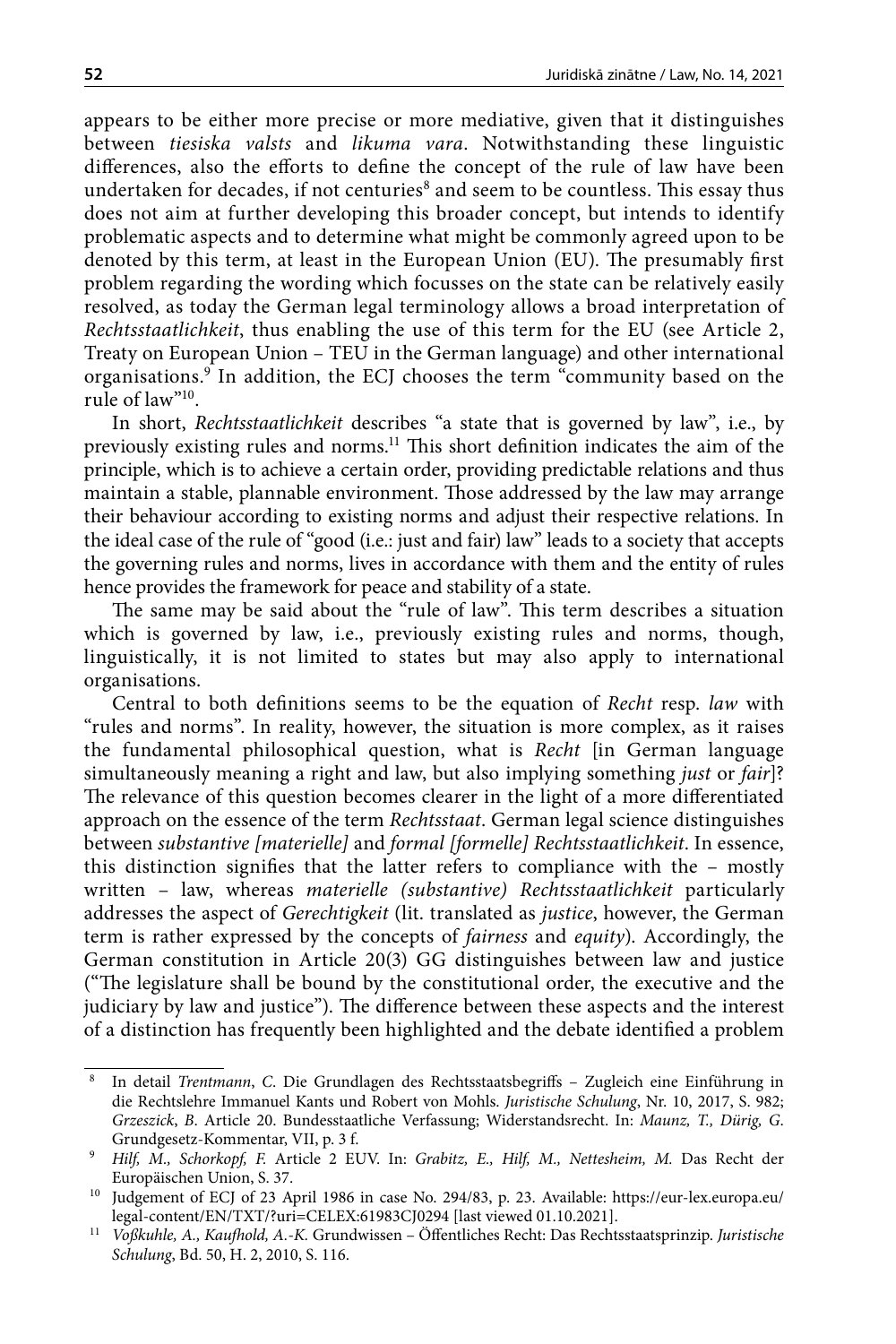which may be formulated in the form of a question: Can written law, which obviously leads to manifest injustice still be regarded as law, only because it has been enacted in accordance with the constitutional requirements? Formally, we may perfectly speak of *Recht* (the German *Recht* seems to comprise the two notions, *law* and *justice* and thus seems to indicate that law is just in the sense of fair), in reality, however, the *Recht* (law) appears to be *Unrecht* (literally meaning "unlawful", although in this sense rather meaning: "unjust").<sup>12</sup> Or, as the controversial legal scholar Carl Schmitt put it in 1935, the concept of the *Rechtsstaat* itself is void of any specific content.13 *Rechtsstaat*, according to this formal concept, thus merely amounts to a state, governed by [any kind of] laws. This aspect has also been raised in the context of the German reunification in more popular language: "Wir wollten Gerechtigkeit und bekamen den Rechtsstaat!" [The translation: "We wanted justice and finally got the rule of law!" probably comes closest to the original meaning].<sup>14</sup> The concept of *materielle Rechtsstaatlichkeit* addressed this problem, as it, in addition to the formal rule by law, strives to providing substance in the sense of justice and fairness. This aspect, i.e., the question, what is supposed to be fair, also comprises

philosophical, ethical and political dimensions that lead to views which may, furthermore, vary geographically and over time. In addition, the respective answer to the question, what is to be understood as fair, differs according to the perspective of the subject concerned. Accordingly, the same situation might be considered differently, e.g., whether a scheme of progressive taxation or a flat tax of 25 % is fair for the taxation of millionaires and poor people.15 Moreover, the definition of legal terms which require the interpretation of their meaning may lead to quite different outcomes in legal practice. One of the most relevant examples in the context of this article concerns the meaning of "common values" in Article 2 TEU.

At first glance, the term of "common values" may insinuate an identical meaning in the various Member States. Nevertheless, the notion is broad and needs to be further elaborated and interpreted, which thus renders it susceptible to manipulation. However, the positioning in Article 2 TEU illustrates the uttermost importance of these values for the EU and its legal system.16 Literally overarching

<sup>&</sup>lt;sup>12</sup> Unfortunately, present political developments provide various examples, where this aspect might be discussed. Relevant references may be found everywhere in the free press worldwide. For reasons of simplicity, we merely refer to one issue of *The Economist*, April 17th–23 2021, describing, for instance, the situation in Myanmar (pp. 13, 40), where the military pretends to act in accordance with national law; in Hongkong, where the PRC argues that imprisonment of activists was in line with the rule of law (more or less on p. 44) or Russia, which claims to act in line with the existing law when imprisoning Aleksei Nawalny or regarding the activities of Russian military in the Ukraine / at the Ukrainian border (p. 20). Beyond these dramatic examples, it is also possible to identify situations in liberal countries of a more a limited and minor impact, which, however, may also illustrate a discrepancy between law and what is conceived as fair (or just), for instance, the example of "Containering" in Germany, shows, see Judgement of the Constitutional Court of the Federal Republic of Germany of 5 August 2020 in case No. 2 BvR 1985/19, 2 BvR 1986/19. Available: https://www.bundesverfassungsgericht.de/SharedDocs/ Entscheidungen/DE/2020/08/rk20200805\_2bvr198519.html [last viewed 14.05.2021].

<sup>&</sup>lt;sup>13</sup> Schmitt, C. Was bedeutet der Streit um den "Rechtsstaat"? Zeitschrift für die gesamte Staatswissenschaft, Bd. 95, H. 2, 1935, S. 196).

<sup>14</sup> To that *Bahners, P*. Bärbel Bohley: Gerechtigkeit und Rechtsstaat. *Frankfurter Allgemeine Zeitung*, 14.10.2020. Available: https://www.faz.net/aktuell/feuilleton/debatten/baerbel-bohleys-zitat-vongerechtigkeit-und-rechtsstaat-16996571.html [last viewed 01.10.2021].

<sup>15</sup> *Braun, J.* Einführung in die Rechtswissenschaft, Mohr Siebeck, 4. Aufl, Tübingen, 2011.

<sup>16</sup> *Bogdandy, A. von.* Tyrannei der Werte? Herausforderungen und Grundlagen einer europäischen Dogmatik systemischer Defizite. *Zeitschrift für ausländisches öffentliches Recht und Völkerrecht*, Bd. 79, H. 3, 2019, S. 512 ff.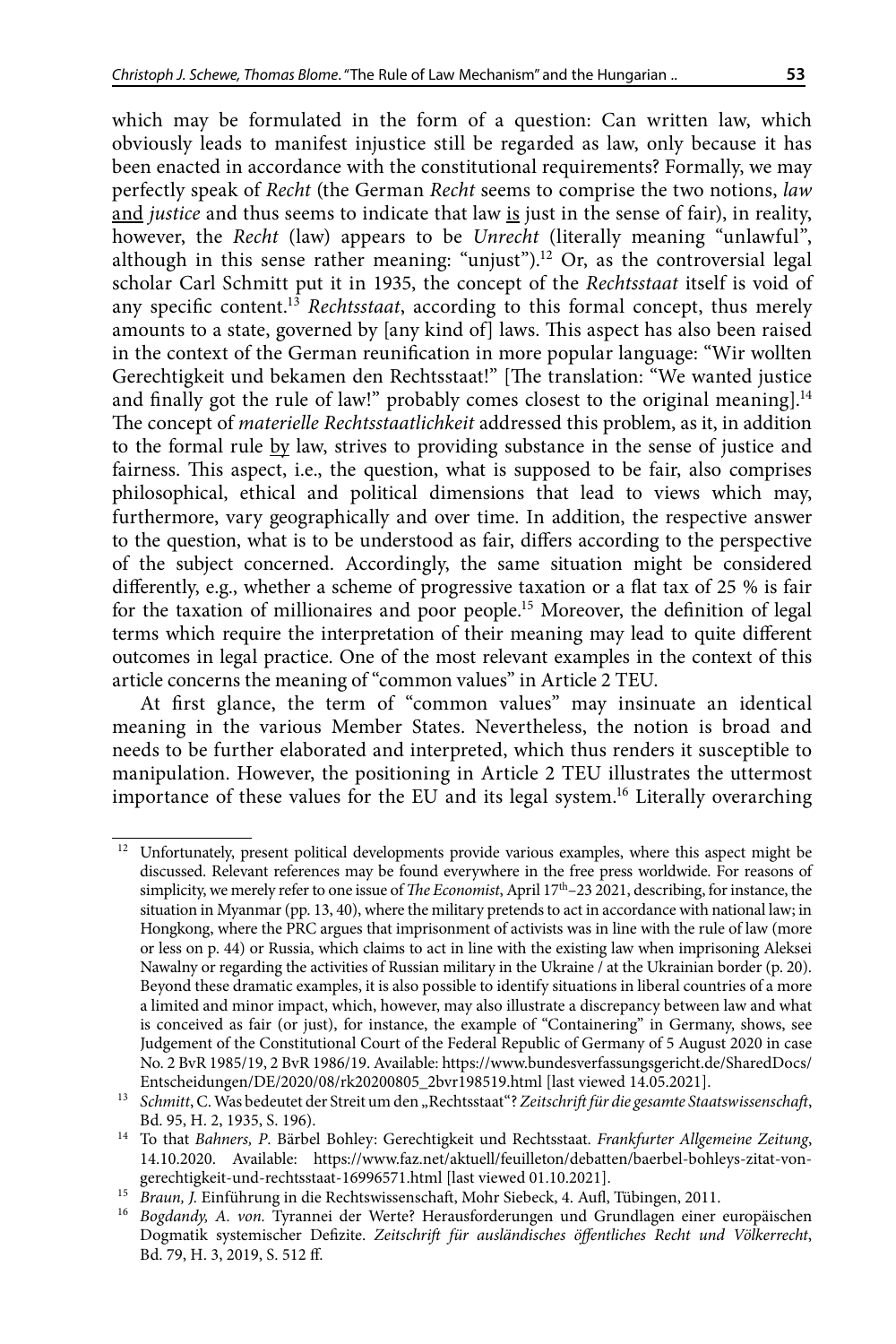the EU legal and political system, the common values comprise the essence of the philosophic and humanistic European heritage<sup>17</sup> which guide the subordinated polity objectives stipulated in Article 3 TEU. Accordingly, they are supposed to express the essence of the EU fundamentals, a function which simultaneously burdens them with an extensive field of application. This makes values appear differently, according to the context in which they stand, resembling "shimmering in different colours according to the incidence of light". This somewhat poetic comparison illustrates the problem that values may vary according to the position of the observer, given that values are subject to the perspective and position of those referring to them.18 Notwithstanding their importance, the complexity of their nature thus makes the term open to diverging interpretations. Subsequently, one may observe that the description of values may vary according to those who direct the rule of interpretation (*Definitionsherrschaft*). Furthermore, nuances of interpretation may considerably affect the subordinated law and thus have repercussions on the (European and national) political debate. Eventually, the process of interpretation may become the subject of debates and disputes which frequently are of a political nature.

Moreover, it is important to take note of a considerable diversity among the different political systems of Member States. They may be republics or monarchies with parliamentary and semi-presidential systems with powerful und powerless parliaments, democracies with powerful parties, organised in centralistic and federal systems, powerful, powerless and missing constitutional courts, as well as differences in fundamental rights.<sup>19</sup>

In the light of these aspects, it is problematic to assume that all 27 EU Member States with their singular national histories adhere to identical values – and apply an identical concept of the *materielle Rechtsstaatlichkeit* (rule of law in its substantive sense) – which would suggest one single approach in the EU. On the contrary, the openness and lack of precision of the term "values" – including the value "rule of law" – is subject to different understandings in the Member States.

The potential diversity, reflected in different approaches to values and the concept of the rule of law, may lead to practical problems which are particularly manifest in the aspects of the *materielle Rechtsstatlichkeit.* These considerations illustrate that this very concept, which aims at providing fairness and equity, may potentially contradict one of the main aspects of *Rechtsstaatlichkeit*, namely, its aim to provide legal security, clarity, and predictability.

The concept of the *substantive* rule of law thus potentially bears an inherent conflict of the aims, legal security and fairness, which, in some instances, may stand detrimentally to another. This dilemma had famously been discussed by the legal philosopher Gustav Radbruch some 70 years ago (1946), after the reign of terror by the National Socialists which is also known as the *Radbruchsche Formel*:

*The resolution of the [possible] conflict between justice and legal certainty may well be found in a formula such as this: Preference is given to the positive law, duly enacted and secured by state power as it is, even when it is unjust and fails to benefit the people, unless its conflict with justice reaches so intolerable a level that the statute becomes, in effect, ' false law' and must therefore yield to* 

<sup>17</sup> Recital 2 of the Preamble TEU.

<sup>&</sup>lt;sup>18</sup> Von Bogdandy illustrated this aspect when referring an important Germany Commentary (Dreier) on the term "Rechtsstaat" which spans 200 pages. *Bogdandy, A. von.* Tyrannei der Werte?, S. 542.

<sup>19</sup> *Bogdandy, A. von.* Tyrannei der Werte?, S. 543.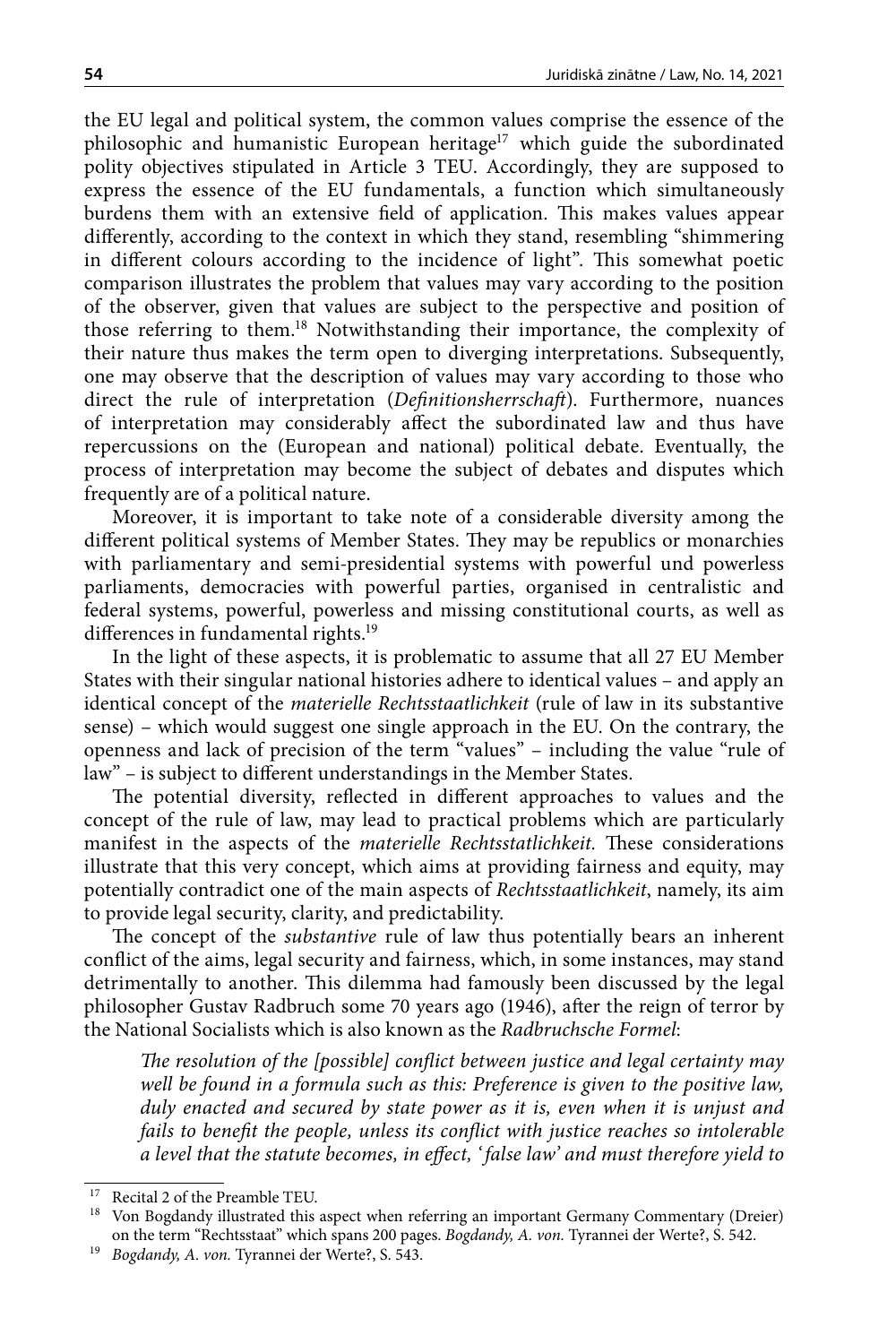*justice. [..] One line of distinction, however, can be drawn with utmost clarity: Where there is not even an attempt at justice, where equality, the core of justice, is deliberately betrayed in the issuance of positive law, then the statute is not merely ' false law', it lacks completely the very nature of law. For law, including positive law, cannot be otherwise defined than as a system and an institution whose very meaning is to serve justice.*<sup>20</sup>

This conclusion seems to indicate a certain degree of impuissance and to suggest surrendering to the factuality of reality. However, even though there is no simple comprehensive theory to this problem, there seems to be a broad consensus that there are core principles that have been identified as elements of an internationally accepted notion of the rule of law. In fact, for measuring the rule of law and for implementing respective standards in countries of transition, scholars and practitioners from different continents and legal systems have undertaken various approaches for contributing to the rule of  $\text{law}^{21}$  Most of these initiatives have established catalogues of elements that may be seen as constitutive for the rule of law. Some of these elements may still be contested or be less applicable to some states or societies than others; however, the following aspects may be identified and regrouped. The Venice Commission<sup>22</sup> counts five core elements of the Rule of Law:<sup>23</sup>

Firstly, *legal certainty* concerns the accessibility of the law. The law must be certain, foreseeable and easy to understand. Secondly, the principle of legality implies that administration and courts are bound by the law and that decisions and acts are based on a (sufficiently precise) legal basis for the action of the executive, at least in central areas, as well as the demand for measurability of state behaviour with the specifics of sufficient clarity, proportionality and legal certainty, i.e., limited retroactive effect and protection of legitimate expectations – the legal reservation (Article 52 (1) 1 CFR). This also implies a functioning private legal system including a judicial infrastructure.

A third task aims at preventing the abuses of powers which ensures that the legal system provides safeguards against arbitrariness and that the discretionary power of the officials is not unlimited, and it is regulated by law.

A fourth element requires control and review, i.e., the separation or a balance of power in order to ensure a system of "checks and balances", as well as an independent judiciary (Article 19(2) subpar. 3 sentence 1 TEU). Furthermore, it comprises the protection of fundamental rights, including effective legal protection<sup>24</sup> with the principle of proportionality<sup>25</sup>, the fundamental right to good administration and *Equality before the law and non-discrimination.* According to this principle, similar situations must be treated equally and different situations

<sup>20</sup> *Radbruch*, *G*. Gesetzliches Unrecht und übergesetzliches Recht. *Süddeutsche Juristenzeitung*, Nr. 1, 1946, S. 107; translation copied from: *Leawoods, H., Radbruch, G.* An Extraordinary Legal Philosopher. *WASH. U. J. L. & POL'Y. Vol. 2. Re-Engineering Patent Law: The Challenge of New Technologies*, January 2000, p. 500. Available: [https://openscholarship.wustl.edu/cgi/viewcontent.](https://openscholarship.wustl.edu/cgi/viewcontent.cgi?article=1516&context=law_journal_law_policy) [cgi?article=1516&context=law\\_journal\\_law\\_policy](https://openscholarship.wustl.edu/cgi/viewcontent.cgi?article=1516&context=law_journal_law_policy) [last viewed 01.10.2021].

<sup>21</sup> United Nations. Available: <https://www.un.org/ruleoflaw/thematic-areas/justice-2/>; World Bank. Available: <https://www.worldbank.org/en/topic/governance/brief/justice-rights-and-public-safety>. 22 Venice Commission of the Council of Europe, Rule of Law Checklist. Available: [https://www.venice.](https://www.venice.coe.int/webforms/documents/default.aspx?pdffile=CDL-AD(2016)007-e)

[coe.int/webforms/documents/default.aspx?pdffile=CDL-AD\(2016\)007-e](https://www.venice.coe.int/webforms/documents/default.aspx?pdffile=CDL-AD(2016)007-e) [last viewed 14.05.2021].

<sup>&</sup>lt;sup>23</sup> These elements are copied from: [https://www.venice.coe.int/WebForms/pages/?p=02\\_Rule\\_of\\_](https://www.venice.coe.int/WebForms/pages/?p=02_Rule_of_law&lang=EN) [law&lang=EN](https://www.venice.coe.int/WebForms/pages/?p=02_Rule_of_law&lang=EN) [last viewed 12.05.2021].

<sup>24</sup> Article 51(1) CFR, Article 47 CFR, Article 19(1) subpar. 2 TEU.

<sup>&</sup>lt;sup>25</sup> cf. Article 5(1)2 and (3)1 and (4) TEU; Article 52(1)2 CFR.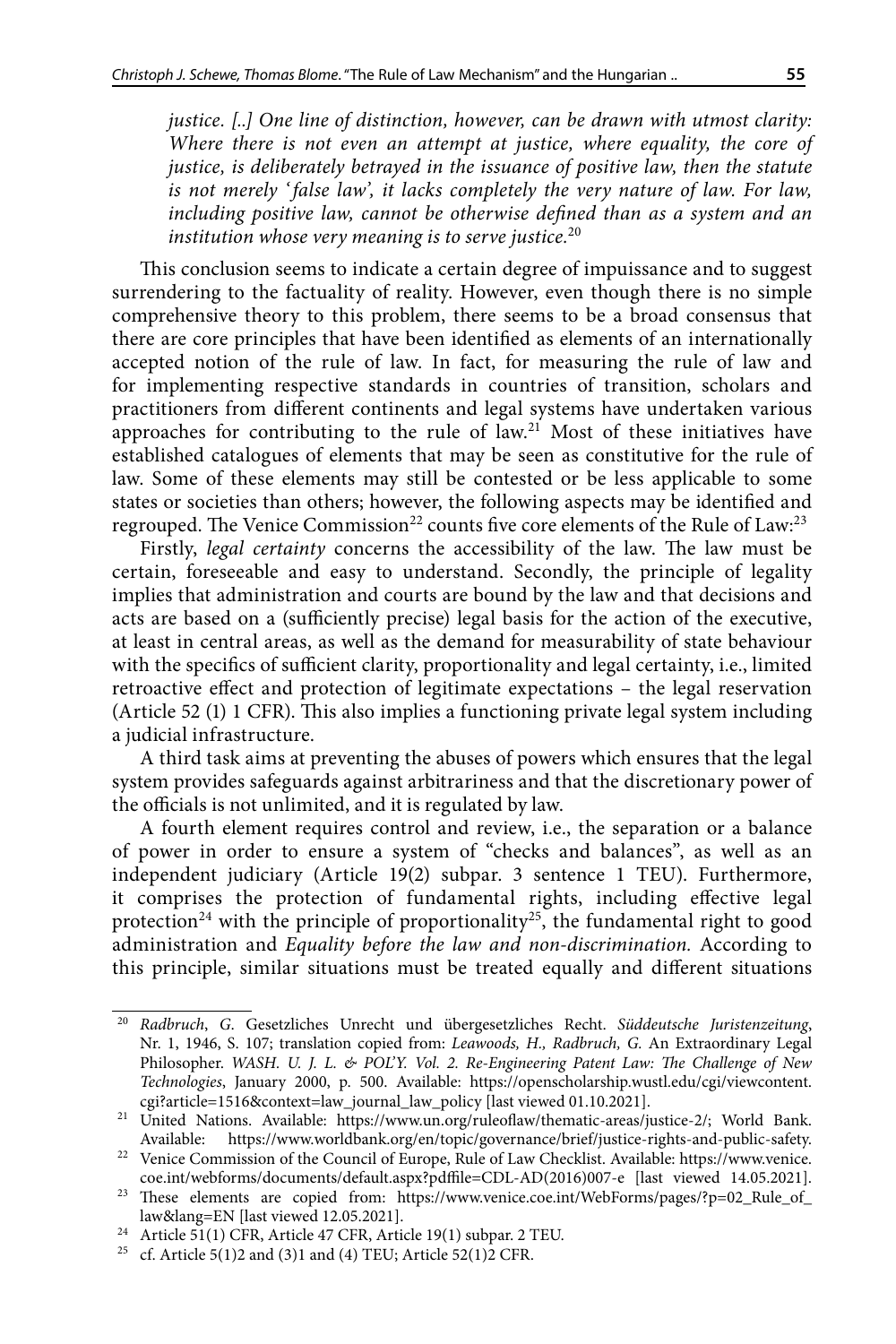differently. Positive measures could be allowed as long as they are proportionate and necessary.

Finally, the fifth aspect concerns *access to justice*, which implicates the presence of an independent and impartial judiciary and the right to have a fair trial. The independence and the impartiality of the judiciary are central to the public perception of the justice and thus to the achievement of the classical formula: "justice must not only be done, it must also be seen to be done". These aspects comprise accountability and state liability.

While it is too much to assume that all 27 EU Member States with their independent national histories adhere to identical values and standards which would suggest one single approach  $-$  as for instance the rule of law  $-$  for all, the constitutional traditions of the Member States nonetheless have a common nucleus that leads to a community of values. These traditional values are incorporated in the European Treaties (Article 2, 7 und 49 TEU) in which all Member States committed themselves to promoting them. Accordingly, the legislative branch of the European Union depends on Member States that execute law based on European values.

### **2.2. Safeguarding the Rule of Law Under the Treaties and Article 7 TEU**

When concluding the Treaties, Member States had agreed to ensure the rule of law in the European Union. This may be observed in the different procedures, such as the preliminary ruling procedure (Article 267 TFEU), infringement proceedings (Article 258 und 259 TFEU) and also in the procedure stipulated in Article 7 TEU regarding the breach of values. In addition to these "hard-law" instruments, the European Parliament and the Council agreed on a general regime of conditionality for the protection of the Union budget in December 2020. In contrast to the abovementioned procedures, these new instruments aim at preventing a breach of the rule of law, respectively, its continuation, leaving it to the Member States to restore the rule of law.

The sanction procedure according to Article 7 TEU serves – regardless of context – to enforce the canon of values according to Article 2 TEU. Article  $7(1)$ TEU requires a clear risk of a serious breach of the values specified in Article 2 TEU by a Member State. A breach of an aspect of the rule of law (or a corresponding danger<sup>26</sup>) is generally not sufficient. Rather, Article 7(1) TEU speaks of a "serious" breach, Article 7(2) TEU of a "serious and persistent breach". These aspects are comprised by the term *systemic deficit* which requires an overall assessment of all measures, taking due account of the political and social conditions in the Member States reviewed. This may, for instance, be assumed in the case of repetitive illegal acts, if these are rooted deeply in state structures or if they were ordered by the highest authorities, expressing a political line. The provision requires a certain intensity, however, already a single incident, such as breaking a taboo – as a single case of torture – may indicate a systemic deficit if there is no adequate institutional response. Furthermore, there is a strong presumption of a systemic deficit if widespread corruption calls the implementation of Union law into question. This is, for instance, the case, if it is not ensured that the law will be applied (correctly) or if the courts can no longer be expected to independently review governmental acts.<sup>27</sup>

As to the legal consequences, Article 7(3) TEU allows the Council to suspend certain rights deriving from the application of the treaties to the EU Member State

<sup>26</sup> *Bogdandy, A. von.* Tyrannei der Werte?, S. 523.

<sup>27</sup> Ibid., S. 525 ff.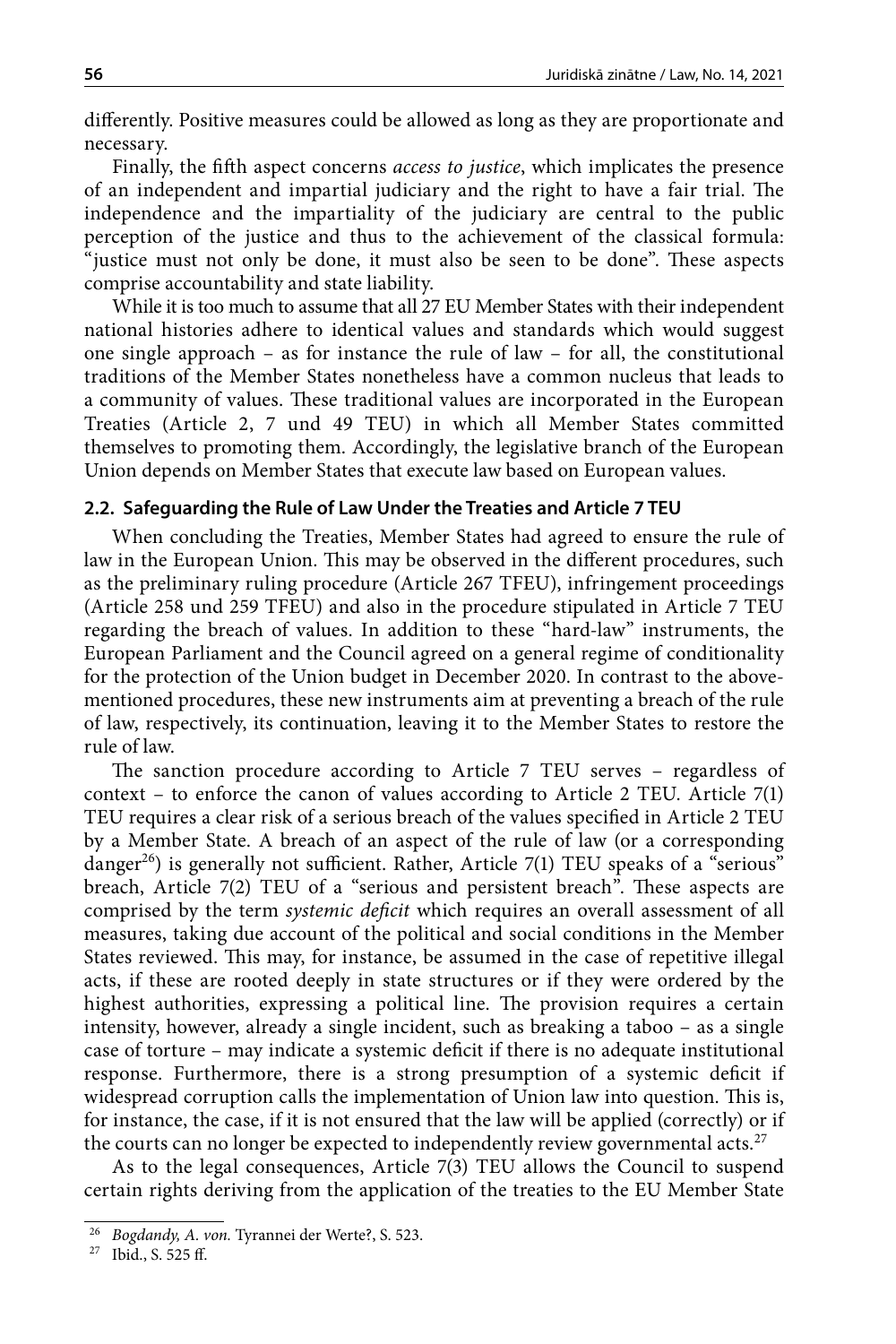in question, including its voting rights in the Council. In that case, however, the "serious breach" must have persisted for some time and it is to highlight that the provision does not foresee financial sanctions. Moreover, this procedure is regarded as the last resort in order to preserve the very core of European values.

The procedure firstly foresees a Council hearing of the Member State concerned, which may lead to respective recommendations. The procedure, however, requires *unanimity* the European Council on a proposal by one third of the Member States or by the Commission and after obtaining the consent of the European Parliament.

Given that the procedural requirements are exceptionally high, the provision has only been used in a few cases. First of all, it is difficult to achieve unanimity among 26 Member States in a sanction procedure against a single and – in this case, isolated – Member State. Furthermore, as to the substantive law, it is difficult to establish the corresponding breach or the clear risk in a sovereign Member State. Finally, the sanctions tend to have an effect which is contrary to the EU´s aim of integrating Member States. Consequently, the Article 7 TEU procedure has been described as the "nuclear option"28 (José Manuel Barroso) with a "symbolic function"<sup>29</sup>.

### **2.3. The Conditionality Mechanism Under Regulation 2020/2092**

The regulation enacting the so-called "Conditionality / Rule of Law Mechanism"<sup>30</sup> or, officially, the "Regulation on general conditional rules for the protection of the budget of the Union<sup>"</sup> entered into force on 11 January 2021.<sup>31</sup> It consists of ten articles which deal with three thematic aspects: Firstly, defining the scope of the regulation, secondly, dealing with definitions and a third thematic aspect concerns breaches. Finally, the regulation lays down the conditions and measures to be adopted, the relevant procedure, as well as the requirements for their lifting.

#### **2.3.1. The Substantive Elements of the Regulation – Breaches of the Rule of Law**

Article 4 of the regulation specifies the substantive requirements for the rule of law mechanism. Legal consequences may be triggered, if the principles of the rule of law in a Member State (2.3.1.1) are breached (2.3.1.2.), which impairs or seriously jeopardizes the proper financial management of the Union or jeopardizes the protection of the Union's financial interests in a sufficiently direct manner (2.3.1.2.).

### **2.3.1.1. Rule of law principles**

Article  $2a^{32}$  seeks to define the rule of law, as follows:

*[..] 'the rule of law' refers to the Union value enshrined in Article 2 TEU. It includes the principles of legality implying a transparent, accountable, democratic and pluralistic law-making process; legal certainty; prohibition of arbitrariness of the executive powers; effective judicial protection, including* 

<sup>28</sup> Quoted after *Schorkopf, F.* Wertesicherung in der Europäischen Union. Prävention, Quarantäne und Aufsicht als Bausteine eines Rechts der Verfassungskrise? *Europarecht*, Nr. 2, 2016, S. 150.

<sup>29</sup> Ibid.

<sup>30</sup> European Commission, Rule of law mechanism. Available: [https://ec.europa.eu/info/policies/](https://ec.europa.eu/info/policies/justice-and-fundamental-rights/upholding-rule-law/rule-law/rule-law-mechanism_en) [justice-and-fundamental-rights/upholding-rule-law/rule-law/rule-law-mechanism\\_en](https://ec.europa.eu/info/policies/justice-and-fundamental-rights/upholding-rule-law/rule-law/rule-law-mechanism_en) [last viewed 01.10.2021].

<sup>&</sup>lt;sup>31</sup> Regulation (EU, Euratom) 2020/2092 of the European Parliament and of the Council of 16 December 2020 on a general regime of conditionality for the protection of the Union budget. *OJ*, L 433I, 22.12.2020, pp. 1–10.

<sup>&</sup>lt;sup>32</sup> If not otherwise indicated, the following articles quoted refer to regulation 2020/2092.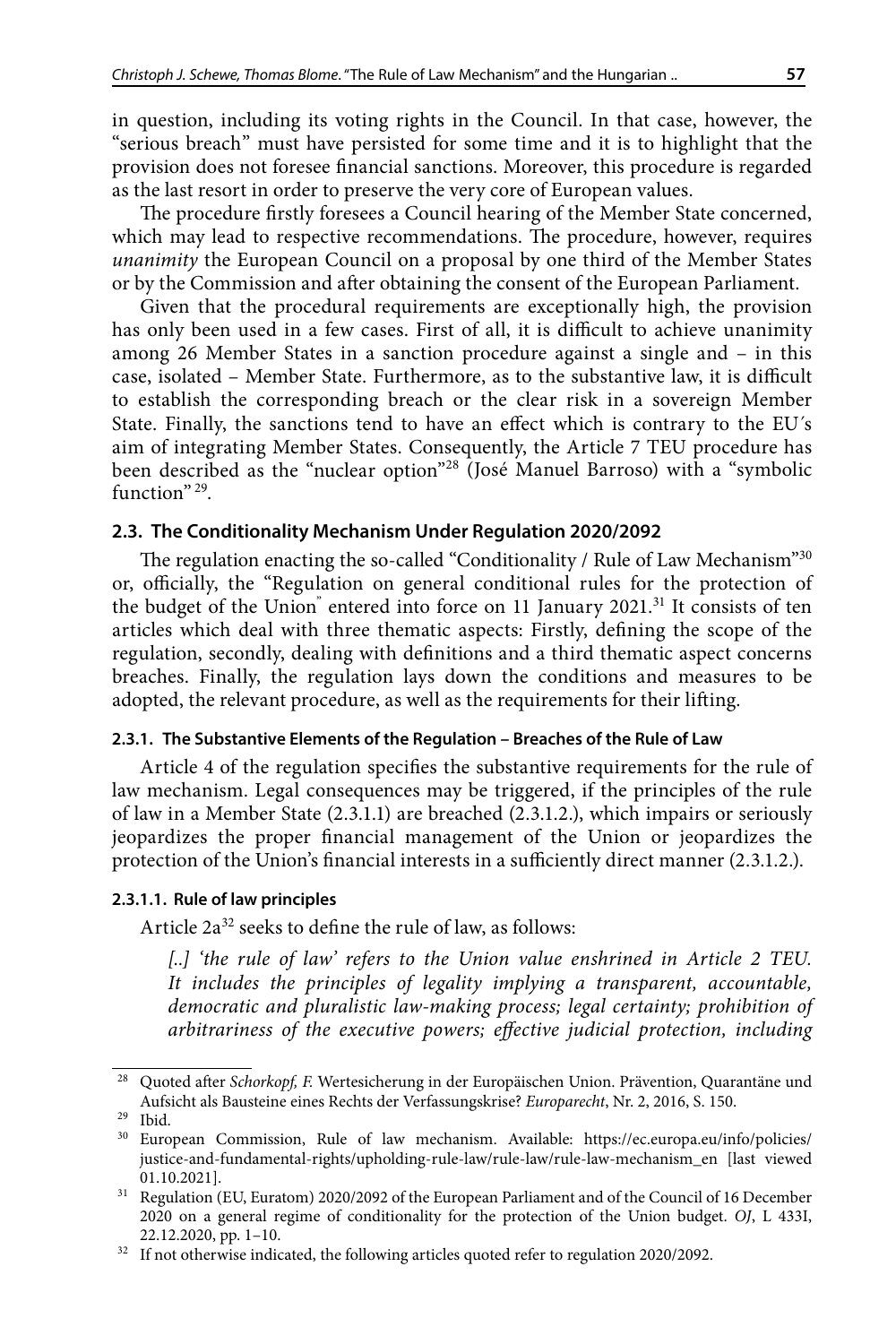*access to justice, by independent and impartial courts, also as regards fundamental rights; separation of powers; and non-discrimination and equality before the law. The rule of law shall be understood having regard to the other Union values and principles enshrined in Article 2 TEU;*

The norm thus provides a list of non-exclusive aspects, which indicate imperative requirements of the rule of law. However, this implies that further aspects may be required for establishing the rule of law.

#### **2.3.1.2. Breaches**

The mechanism aiming to ensure the rule of law is stipulated in Article 3 of Regulation 2020/2092, as it may be triggered by breaches of the principles of the rule of law. The following may be indicative of breaches:

- [..]
- *(a) endangering the independence of the judiciary;*
- *(b) failing to prevent, correct or sanction arbitrary or unlawful decisions by public authorities, including by law-enforcement authorities, withholding financial and human resources affecting their proper functioning or failing to ensure the absence of conflicts of interest;*
- *(c) limiting the availability and effectiveness of legal remedies, including through restrictive procedural rules and lack of implementation of judgments, or limiting the effective investigation, prosecution or sanctioning of breaches of law.*

The wording "the following may be indicative of breaches" implies that the norm either requires a breach of the explicitly pronounced rule of law principles or of aspects that are considered as equivalent breaches of this principle. $33$  Given that the wording of Articles 3 and 4 is formulated in the plural, it leads to conclusion that a single breach is not sufficient to constituting a breach. The breach of one of these aspects automatically triggers legal consequences, as the provision does not foresee any further requirements. However, the Member State under review may undertake refuting the suggestion that the act breaches the rule of law. Even though the list of rule-of-law elements is not exclusive, there is a (refutable) assumption that state measures, which do not constitute a breach of these explicit elements of Article 3, comply with the rule of law. Accordingly, the hurdles are considerably higher, when it is attempted to prove a breach of the rule of law in case of the non-written elements.

#### **2.3.1.3. Damage or Serious Threat to the Proper Financial Management of the Union or the Protection of the Union's Financial Interests**

For assuming a breach, the regulation further requires that the sound financial management of the Union or the protection of the Union's financial interests is impaired or seriously jeopardized. In this respect, the regulation rather appears to protect the EU budget than the rule of law. To a certain extent, this formulation also expresses the importance of the rule of law for the EU, as financial aid by the

<sup>&</sup>lt;sup>33</sup> Contrary to this reading, the European Council stated in point f): "The triggering factors set out in the Regulation are to be read and applied as a closed list of homogenous elements and not be open to factors or events of a different nature. The Regulation does not relate to generalised deficiencies". EUCO 22/20 CO EUR 17 CONCL 8, 11 December 2020.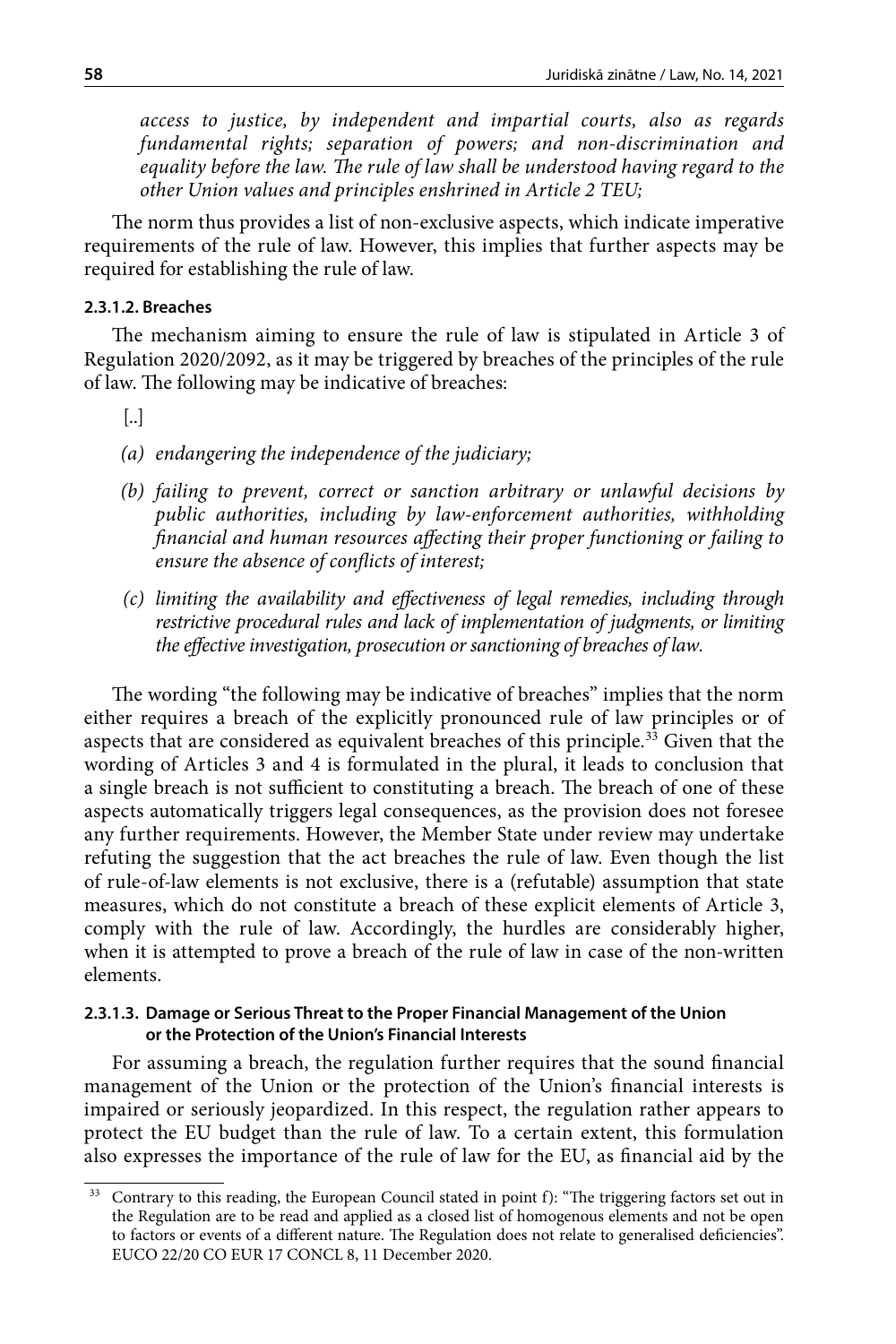EU is only granted under a lawful procedure in the sense of this regulation. As the regulation requires a prejudice to the Union's financial interests, the term "rule of law mechanism" falls short, given that breaches of the rule of law in Member States without the respective prejudice cannot be sanctioned under this regulation.<sup>34</sup> However, one may take note of the CJEU case law on this element of similar secondary law acts, which is usually interpreted in an extensive manner and that "[..] a demonstration of the existence of a specific financial impact is not required. It is sufficient that the possibility of an impact on the budget of the funds concerned is not excluded."35

#### **2.3.2. Legal Consequences**

If the aforementioned requirements are met, Article 5 provides for various legal consequences. Article 5(1) differentiates between the legal consequences according to whether the Commission implements the Union budget in accordance with Article 62(1) points (a) and (c) of the financial regulation. Unlike the procedure under Article 7 TEU, the regulation provides for financial sanctions. In particular, the following sanctions are envisaged: the suspension of payments in whole or in part; the prohibition on entering into new legal commitments; the suspension of commitments and payments; the reduction of commitments, including through financial corrections or transfers to other spending programmes; the reduction of pre-financing or the interruption of payment deadlines.

Ultimately, Article 5(3) of the regulation stipulates that the measures must be proportionate, thus prescribing that the procedure itself is based on the rule of law. This requirement is specified in more detail in Article 6(1) and (5), Article 5(3) sentence 3 specifies that measures must be suitable, i.e., the nature, duration, gravity and scope of the breaches of the principles of the rule of law shall be duly taken into account. The measures cannot therefore be used to sanction purely domestic breaches of the rule of law. Furthermore, the measures must also be necessary. Article 6(1) expressively provides that a dialogue may be regarded as a milder measure of equal effectiveness.

Finally, the nature, duration, severity, and scope of the breaches of the rule of law must be duly taken into account when considering whether a measure is appropriate (Article 5(3), sentence 2).

#### **2.3.3. Procedure**

Article 6 to Article 8 provide for additional requirements regarding the procedure, not least in order to preserve its legitimacy. While the mechanism has been criticised for being a "toothless tiger"<sup>36</sup>, this statement fails to recognize that this procedure, in turn, also has to comply with the principles of the rule of law.<sup>37</sup>

<sup>&</sup>lt;sup>34</sup> This passage of the regulation has therefore been heavily criticised, see *supra* note 4.<br><sup>35</sup> See for instance CJEU, C-408/16 para. 60 u. 61 (Compania Națională de Administrare a Infrastructurii Rutiere) ECLI:EU:C:2017:940 and C-743/18 (LSEZ SIA/Latvijas Investīciju un attīstības aģentūra) with further references in para. 66.

<sup>36</sup> *Mader, O*. Rechtsstaatlichkeit und Haushalt: Der Stand des Werteschutzes in der EU nach dem Streit über die Rechtsstaatsverordnung. *Europäische Zeitschrift für Wirtschaftsrecht*, Bd. 32, H. 4, 2021, S. 133.

<sup>37</sup> See CJEU, C-743/18 (LSEZ SIA/Latvijas Investīciju un attīstības aģentūra) and comments by *Schewe*, *C*. EuGH: Investitionen: Verstoß gegen eine Unionsbestimmung als Folge einer Handlung eines Wirtschaftsteilnehmers. *Europäische Zeitschrift für Wirtschaftsrecht*, Bd. 32, H. 3, 2021, S. 119.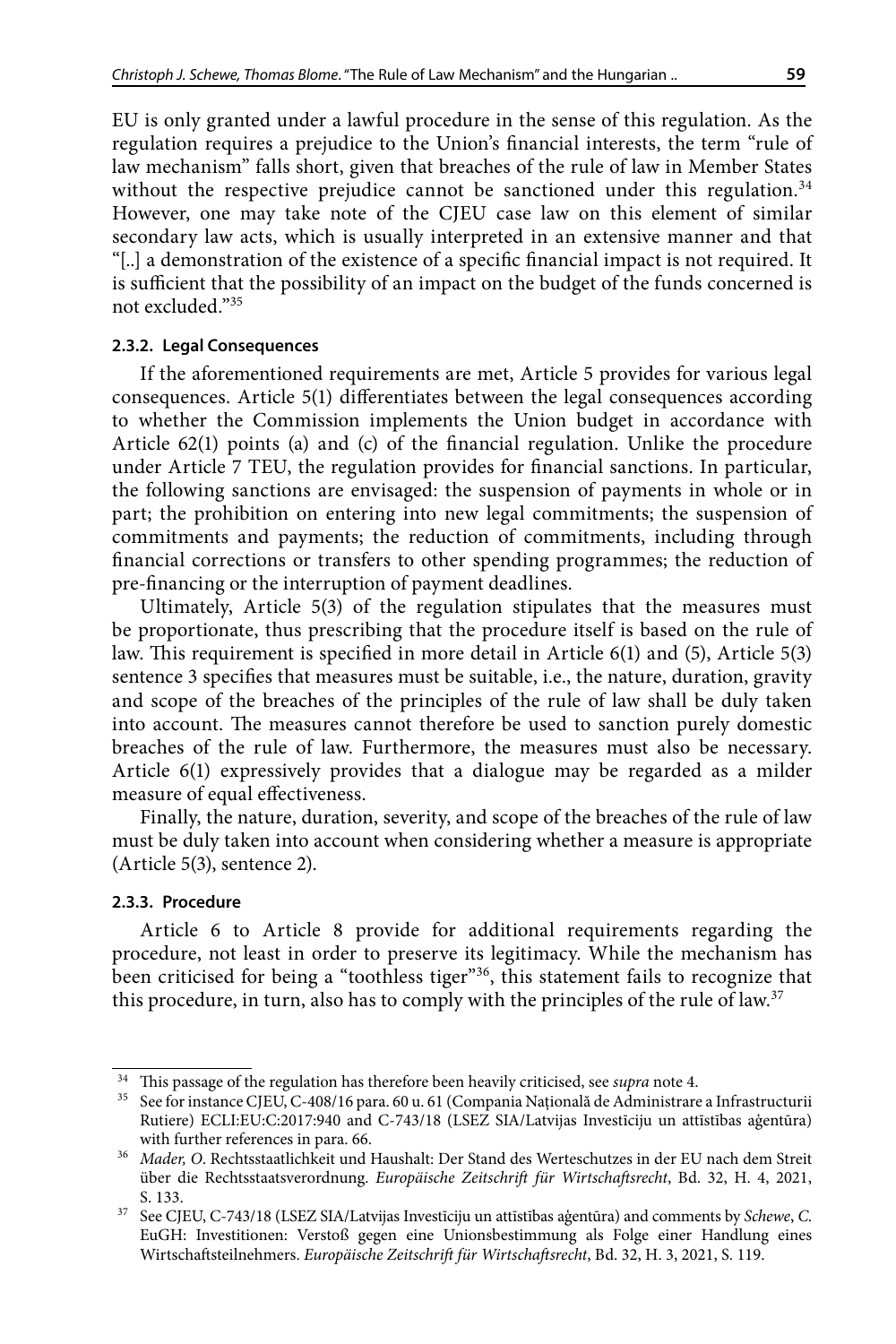Article 6 deals with the procedure and stipulates that the Commission investigates the matter and, if applicable, submits a proposal for an implementation of decision on the appropriate measures to the Council.

According to Article 6(5), the Member State must be heard beforehand on the findings that form the objective basis for the measures proposed by the Commission. At a later point in time, according to Article 6(7), there is also the possibility of expressing a view on proportionality. In particular, the Member State has the option of proposing remedial measures in accordance with Article 7. Objections raised to this, that it would be appropriate to give the concerned Member States time and further blocking possibilities,<sup>38</sup> are not convincing for reasons of the rule of law (cf. Article 41(2) lit. a CFR). Hereafter, the Commission submits a draft implementing decision with appropriate measures to the Council which may adopt it or change it by qualified majority.

Article 7 regulates the procedure for the lifting of measures. Thereafter, one year after the adoption of measures at the latest, the Commission will examine the situation in the Member State concerned.

According to Article 8, the Commission informs the European Parliament immediately of all the measures proposed, adopted or repealed under Articles 5, 6 and 7 and reports to the European Parliament and the Council on the application of this regulation, in particular on the effectiveness of the measures taken.

## **2.3.4. The Essentials of the Regulation – Positive Elements and Shortcomings**

Overall, the regulation establishes the very essentials of the internationally accepted core elements of the rule of law. Furthermore, the regulation itself expressively foresees that its procedure respects these standards, i.e., *in sum*, one may regard Article 2 TEU as as a written minimum of the essence of the rule of law. With regard to the inherent problems that this principle brings along, it was improbable to expect more of the definition. This concerns e.g. the initial proposal by the Commission, to also incorporate the term "generalised deficiencies", which would have been problematic under this very principle, due to a lack of precision. However, when it comes to the Article 3, one needs to take note of the massive criticism this provision has encountered, not only concerning the necessary link to the budget, but particularly regarding the watering down of the legal mechanism through additional steps implying the European Council that, eventually delay the process. Regarding the overall outcome, one may thus quote the catchy conclusion by Dimitrovs and Droste that "[..] Brussels apparently obtained what it is best at: it reached a compromise that makes everyone equally unhappy."39 However, these clarifications have not yet explained, whether the substantive content of regulation in fact collides with national identity as has been voiced by the Polish and Hungarian governments.

## **3. Polish and Hungarian Concerns: EU Law v. National Identity?**

At first glance, the regulation does not seem to introduce anything surprising or new: overall, the definition of the term is not really novel and widely resembles the earlier definitions. Furthermore, all Member States are bound by the principles

<sup>38</sup> *Mader, O*. Rechtsstaatlichkeit und Haushalt, S. 133 (139).

<sup>&</sup>lt;sup>39</sup> Dimitrovs, A., Droste, H. Conditionality Mechanism: What's In It? VerfBlog, 30.12.2020. Available: <https://verfassungsblog.de/conditionality-mechanism-whats-in-it/> [last viewed 01.10.2021]. DOI: [10.17176/20201230-201659-0.](https://dx.doi.org/10.17176/20201230-201659-0)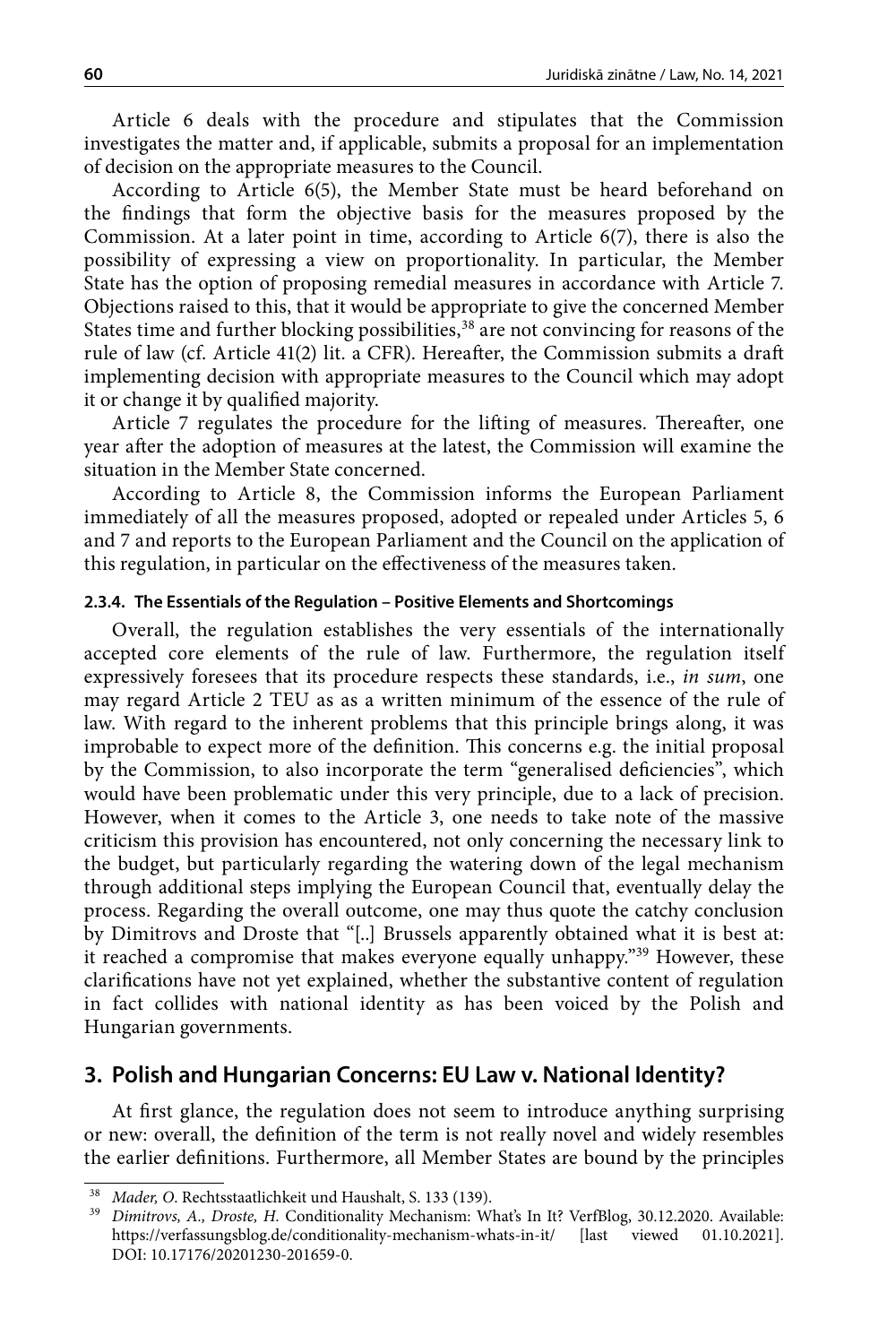stipulated in Article 2 TEU, which explicitly addresses the rule of law.<sup>40</sup> This raises the question, why two governments so strongly opposed against this conditionality mechanism and whether their concerns are well-founded.

## **3.1. Polish and Hungarian Concerns**

The Polish and the Hungarian governments uttered their concerns<sup>41</sup> against this new mechanism. Their arguments are partially political and partially legal and may be regrouped in three categories.<sup>42</sup> First of all, the two states argue that the regulation interferes with the competence of the Member States, i.e., breaches the principle of conferral, and that the provisions of the Treaty, namely, Article 7 TEU procedure, were exclusive. Secondly, that the broad criticism towards the two states was unfounded, given that other Member States (too) show rule of law-deficiencies. Thirdly, particularly Hungary counters the allegations regarding corruption and financial abuse of funds with a statement that all subsidies had been legally obtained and spent in accordance with EU rules.

## **3.1.1. The Various Arguments Against the Regulation Regarding a Lack of EU Competence**

The first set of arguments concerns various political aspects that imply a legal reasoning, as the two governments refer to lack of EU competence. Both claim that the states acceded to the EU without the intention to become members of a federalist union. Furthermore, it was under the discretion of the Member State to independently regulate family and matrimonial matters, – the Member State was free to decide on questions of immigration and asylum and national security remained the sole responsibility of each Member State.43 Moreover, the Polish Minister for European Affairs emphasized the right of each Member State to organize its judicial system autonomously. Finally, they argue that the respective national legal acts reflect the due exercise of democracy and national identity or values.

## **3.1.2. Pointing the Finger at Other Member States**

In the second line of argumentation, the two states claim that other Member States (also) breach the rule of law. This contention is probably directed against Germany (and others), where prosecutors are under the direction of the Ministry of Justice and judges are appointed by politicians, secondly, that some Member State were not able to protect Christians or Jews from (Islamist/Muslim) acts of aggression.

<sup>40</sup> *Gutscher, T.* Polen und Ungarn klagen gegen EU-Rechtsstaatsmechanismus. 11.03.2021. Available: [https://www.faz.net/aktuell/politik/ausland/polen-und-ungarn-klagen-gegen-eu-rechtsstaatsmecha](Https://Www.Faz.Net/Aktuell/Politik/Ausland/Polen-Und-Ungarn-Klagen-Gegen-Eu-Rechtsstaatsmechanismus-17238896.Html) [nismus-17238896.html](Https://Www.Faz.Net/Aktuell/Politik/Ausland/Polen-Und-Ungarn-Klagen-Gegen-Eu-Rechtsstaatsmechanismus-17238896.Html) [last viewed 01.10.2021].

<sup>41</sup> *Löwenstein, S.* Es geht um Erpressung. FAZ. 17.11.2020. Available: [https://www.faz.net/aktuell/](https://www.faz.net/aktuell/politik/ausland/ungarns-justizministerin-varga-es-geht-um-erpressung-17056871.html) [politik/ausland/ungarns-justizministerin-varga-es-geht-um-erpressung-17056871.html](https://www.faz.net/aktuell/politik/ausland/ungarns-justizministerin-varga-es-geht-um-erpressung-17056871.html) [last viewed 01.10.2021].

 $42$  The argumentation of the two states is not identical, however, in order to systematically illustrate the various aspects playing a role in the debate, they are presented jointly.

<sup>43</sup> [https://www.cicero.de/aussenpolitik/interview-mit-dem-ungarischen-parlamentsprasidenten-laszlo](https://www.cicero.de/aussenpolitik/interview-mit-dem-ungarischen-parlamentsprasidenten-laszlo-kover-ungarn-bleibt-solange-mitglied-der-union-bis-diese-zusammenbricht)[kover-ungarn-bleibt-solange-mitglied-der-union-bis-diese-zusammenbricht.](https://www.cicero.de/aussenpolitik/interview-mit-dem-ungarischen-parlamentsprasidenten-laszlo-kover-ungarn-bleibt-solange-mitglied-der-union-bis-diese-zusammenbricht) *Varga, J.* "Sind wir das schwarze Schaf, weil wir keine Migration wollen?". Die Welt. 13.11.2020. Available: [https://www.welt.](https://www.welt.de/politik/ausland/plus220037090/Ungarn-Wir-wollen-keine-multikulturelle-Gesellschaft.html) [de/politik/ausland/plus220037090/Ungarn-Wir-wollen-keine-multikulturelle-Gesellschaft.html](https://www.welt.de/politik/ausland/plus220037090/Ungarn-Wir-wollen-keine-multikulturelle-Gesellschaft.html) [last viewed 01.10.2021].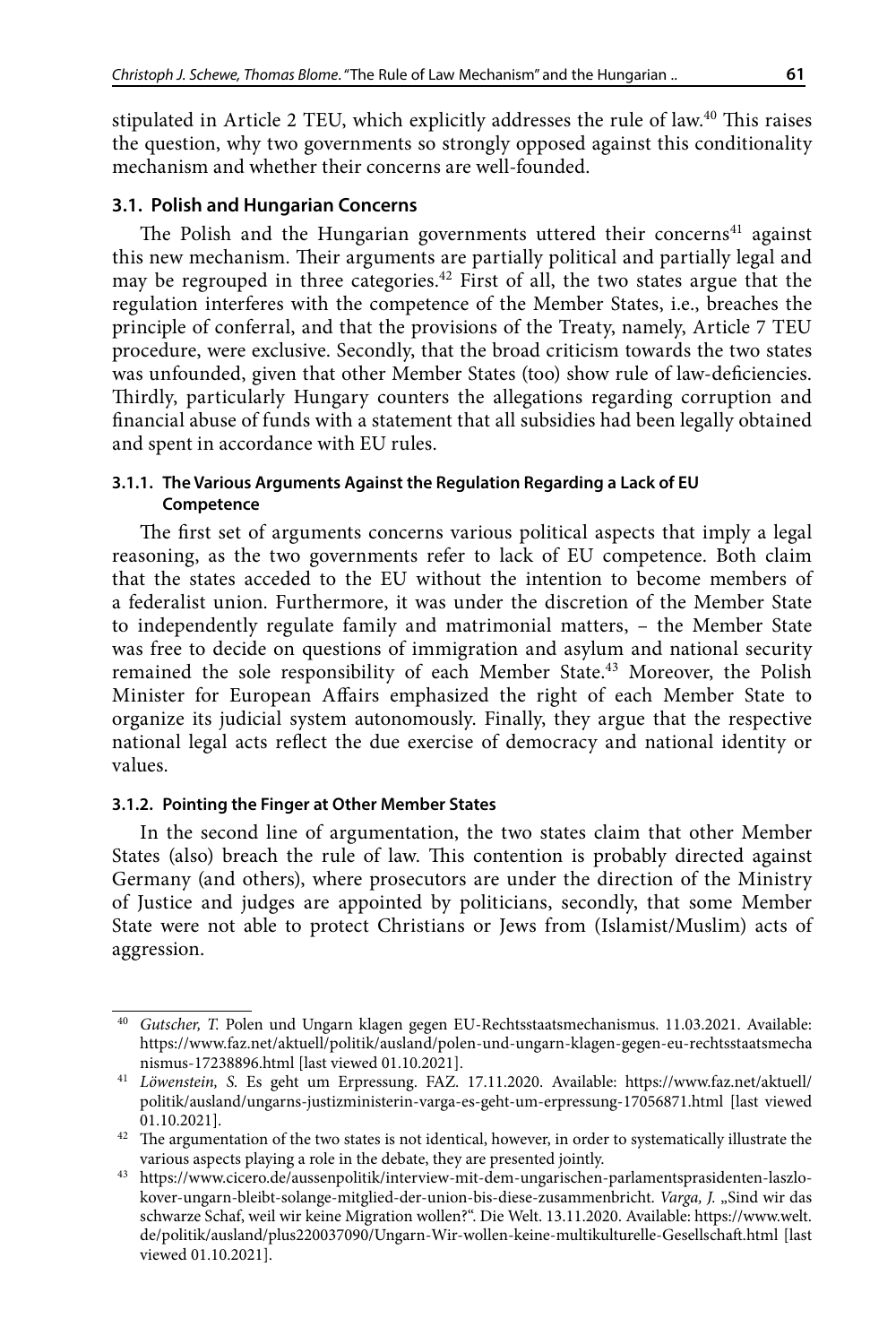#### **3.1.3. Correct Spending of EU Funds**

This aspect particularly concerns the allegations against Hungary that its government misuses EU funds, especially in order to build up an illiberal media landscape. The government, however, denies doing so.

#### **3.2. The Legal Foundation of the Polish and Hungarian Concerns**

It has previously been indicated that these political arguments to a certain extent have a legal basis in the treaties. The first set of argumentation refers to the aspects of competence, namely, the principles of conferral and subsidiarity (see Article 4 and 5(1) and (3), 13 TEU), which is also reflected in the two Member States' claims.44

However, the argument concerning democracy and national identity contains a debatable reasoning in that, according to the concept of Article 2 TEU, these values are not supposed to conflict with the rule of law, but are mutually dependent: the rule of law serves to implement democratic politics. Resolutions of the (Polish) parliament can only be implemented in accordance with the aforementioned core principles of the rule of law. Lack of transparency, corruption and arbitrariness would run counter to the democratic decisions of the (Polish) parliament. In this respect, the rule of law safeguards "the core of the core" of European values. Apart from Article 2 TEU, it is important to note that this principle also forms an outstanding value of the constitutions of all Member States, including the Polish Constitution (Article 2, Constitution of the Republic of Poland). Furthermore, the rule of law in the independent Member States is a *conditio sine qua non* for becoming a member in a supranational organization like the EU and to jointly exercise the pooled sovereignty of Member States. This means that the EU, in the areas of the competences conferred, exercises supranational power, which necessarily implies that the Member States agree not to exercise state power in these areas. This aspect of supranationality, however, does not mean that the EU will become a federal state but that the EU may legislate according to the treaties. In this regard, it is vital that the EU and its Member States can be certain that the enacted law will be applied and that this application will be monitored by independent courts. If this were not ensured, the legal order would lack efficiency and jeopardise the whole existence of the supranational organization and reduce the EU to an international agreement.

These considerations imply a high level of mutual loyalty among the Member States, which therefore is enshrined in Article 4(3) TEU. Furthermore, the EU is based on the principle of mutual recognition of administrative and judicial decisions. The acts of foreign sovereignty, however, may only be recognized and enforced by a Member State against its own citizens if they essentially meet comparable requirements. Accordingly, Member States are bound by the values of Article 2 TEU when designing their internal structures. This implies that the design - or concept - of national identity, which is based on national "building laws", must yet heed a few "red lines"<sup>45</sup> respecting the values of Article 2 TEU. While this is not to be confused with levelling national or cultural identities, successful integration nevertheless requires a certain degree of homogeneity of constitutional values.46 Subsequently, the regulation is limited to reviewing whether

<sup>44</sup> C-156/21, see *supra* note 7.

<sup>45</sup> *Bogdandy, A. von.* Tyrannei der Werte?, S. 503 (543).

<sup>46</sup> *Schorkopf, F.* Wertesicherung in der Europäischen Union, S. 148.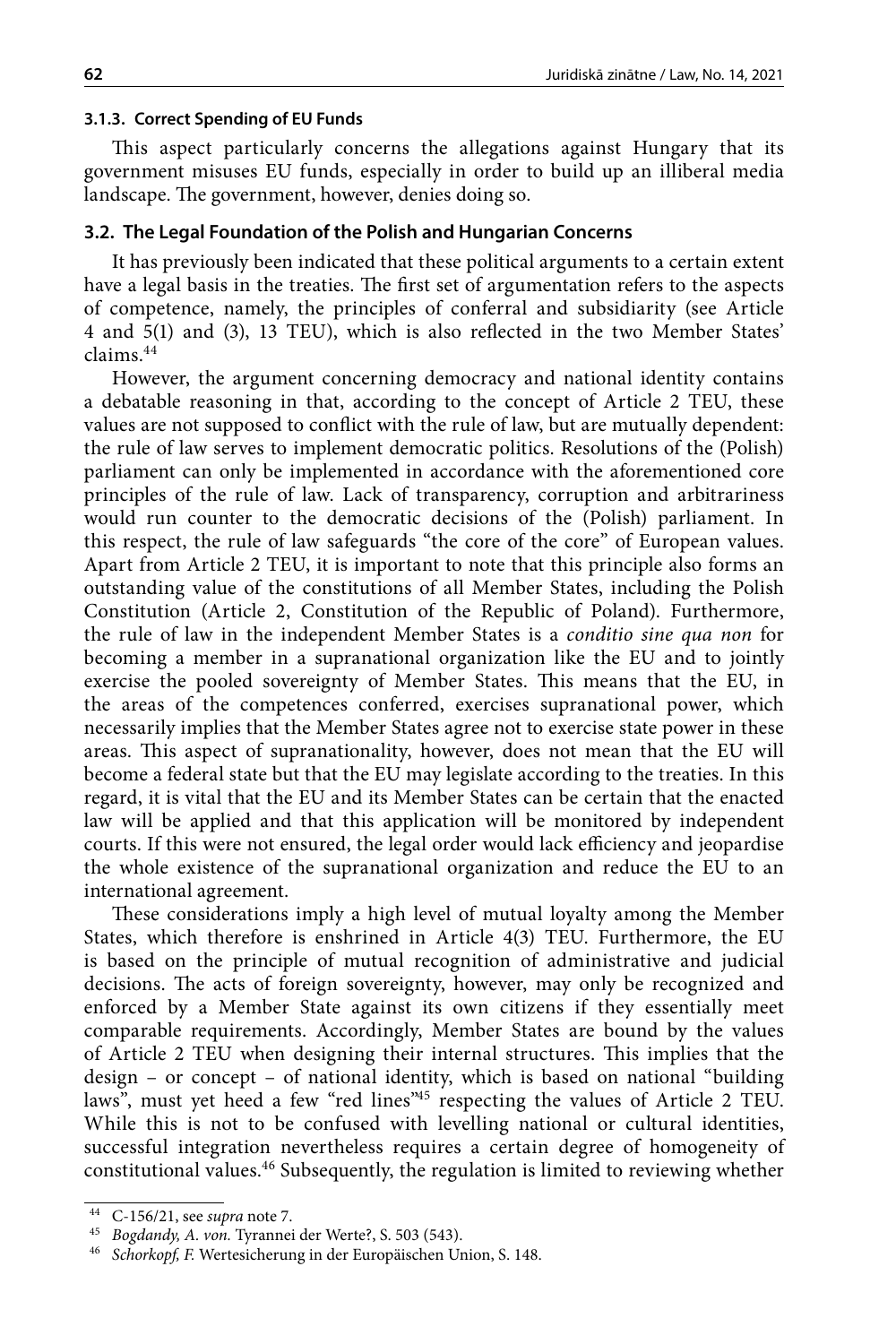administration and jurisprudence are based on the rule of law. The regulation does not deal with family and matrimonial matters or questions of immigration and asylum, thus respecting the principle of subsidiarity.

The second line of political arguments, however, seems to be irrelevant from a legal perspective, even if the claims are well founded. The defense along the lines "we only do what others are doing" is frequently employed by these two Member States.<sup>47</sup> According to a principle of international law, already known in Roman law as *ex iniuria ius non oritur*, there is no right to equal treatment in the case of illegality (literally, "law (or right) does not arise from injustice"). This principle must necessarily apply for the EU, since, otherwise, unsanctioned breaches of the various EU Member States would accumulate and continuously lead to a decrease of the rule of law. Notwithstanding, blaming other Member States might have consequences, as the rule of law and the application of the regulation would make it necessary to also initiate infringement procedures against those Member States, that are encroaching with the corresponding rules. In the case of Germany<sup>48</sup> and Portugal<sup>49</sup>, this has already been the case.

In the supranational interest, only those breaches are to be sanctioned that affect the economic management of the Union's budget or the protection of its financial interests in a sufficiently direct manner, or threaten to seriously affect it. If these requirements are met, no Member State is immune to a corresponding procedure,<sup>50</sup> which illustrates that the regulation cannot be considered as "lex Hungary and Poland".

The third set of arguments implies a complex analysis of the corresponding law, which thus defers any preliminary comment or quick answer.<sup>51</sup> The wider field of the funds and subsidies is relatively technical and, over the decades, has been regulated in detail. For that reason, problematic cases need to be reviewed independently on the grounds of the specific governing law by independent, specialized institutions and agencies. Their findings are subject to independent legal review and finally, the CJEU in constant practice has further developed the corresponding law on the correct administration of EU funds in neighbouring fields, such as government procurement.

Accordingly, particularly the first set of questions may require a legal review of the corresponding legal acts by the CJEU. However, it must yet be examined how far these aspects concern the validity of the regulation.

## **Summary**

As the result of a compromise between the 27 Member States, the new rule of law mechanism or the conditionality mechanism aims at protecting the core elements

See the Polish White Paper on the reform of the judiciary. Available: [https://www.statewatch.](https://www.statewatch.org/media/documents/news/2018/mar/pl-judiciary-reform-chanceller-white-paper-3-18.pdf) [org/media/documents/news/2018/mar/pl-judiciary-reform-chanceller-white-paper-3-18.pdf](https://www.statewatch.org/media/documents/news/2018/mar/pl-judiciary-reform-chanceller-white-paper-3-18.pdf); Supreme Court opinion on the White Paper on the reform of the judiciary. Available: [https://](https://archiwumosiatynskiego.pl/images/2018/04/Supreme-Court-Opinion-on-the-white-paper-on-the-Reform-of-the-Polish-Judiciary.pdf) [archiwumosiatynskiego.pl/images/2018/04/Supreme-Court-Opinion-on-the-white-paper-on-the-](https://archiwumosiatynskiego.pl/images/2018/04/Supreme-Court-Opinion-on-the-white-paper-on-the-Reform-of-the-Polish-Judiciary.pdf)[Reform-of-the-Polish-Judiciary.pdf;](https://archiwumosiatynskiego.pl/images/2018/04/Supreme-Court-Opinion-on-the-white-paper-on-the-Reform-of-the-Polish-Judiciary.pdf) <https://verfassungsblog.de/solving-the-copenhagen-dilemma/>.

<sup>48</sup> CJEU, C-508/18, 27.05.2019.

<sup>49</sup> CJEU, C-64/16, Associação Sindical dos Juízes Portugueses, Judgment of the Court of Justice, 27 February 2018, EU:C:2018:117.

<sup>50</sup> See the Rule of law report in *every* Member State. Available: [https://ec.europa.eu/info/policies/justice](https://ec.europa.eu/info/policies/justice-and-fundamental-rights/upholding-rule-law/rule-law/rule-law-mechanism_en)[and-fundamental-rights/upholding-rule-law/rule-law/rule-law-mechanism\\_en.](https://ec.europa.eu/info/policies/justice-and-fundamental-rights/upholding-rule-law/rule-law/rule-law-mechanism_en)

<sup>51</sup> *Győry, C.* Ein Freund, ein guter Freund. VerfBlog. 22.12.2020. Available: [https://verfassungsblog.de/](https://verfassungsblog.de/ein-freund-ein-guter-freund/) [ein-freund-ein-guter-freund/](https://verfassungsblog.de/ein-freund-ein-guter-freund/) [last viewed 01.10.2021]. DOI: 10.17176/20201222-172713-0.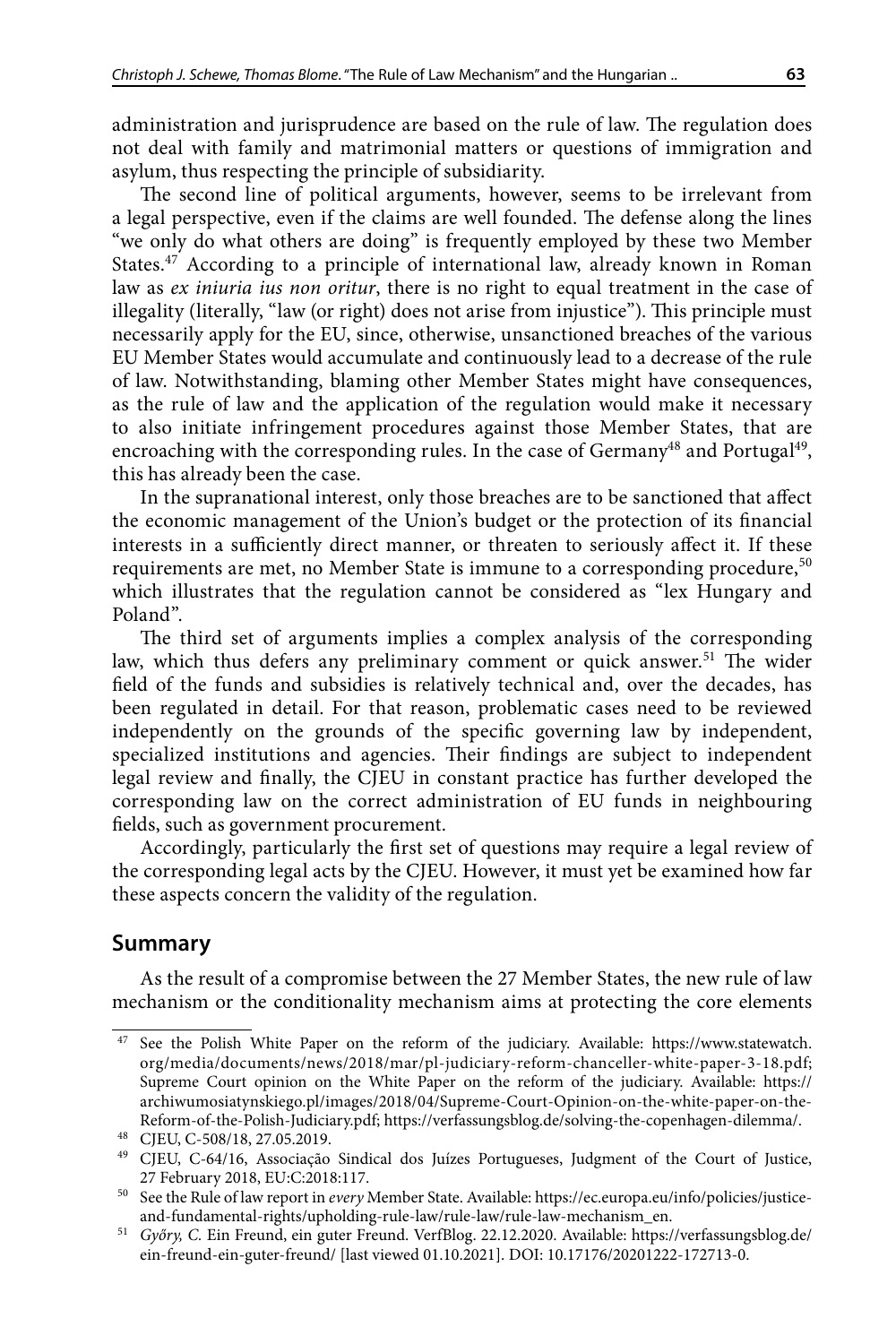of the rule of law. In its substance, it transcends the concept of a merely *formal rule of law* (*formelle Rechtsstaatlichkeit*), given that it provides certain set standards. Insofar as it aims at ensuring legality, legal certainty, prohibition of arbitrariness, judicial protection by independent impartial courts, also as regards fundamental rights, separation of powers and non-discrimination before the law (see Article 2 lit. a), it is comparable to other standards applied internationally. Comprising only these aspects of the rule of law, it, however, does not aim at providing *justice or fairness*, in the sense of a *substantive* understanding of the *rule of law*. While for some this aspect will be considered as a deficiency, others may be relieved, given that the mechanism does not aim at regulating aspects that might be considered as cultural or national identity. Be it as it may, the respective concerns uttered by the Polish and Hungarian governments against the substance of the mechanism thus appear to be unfounded.

With regard to increasing tensions, where a number of states deplored the decrease of the rule of law in a few Member States and the lack of instruments that may safeguard the values of the EU enshrined in Article 2 TEU, the mechanism may at least be seen as a positive step. In the sense of "better than nothing", it can generally be regarded as a good and novel tool. Moreover, the Regulation enriches the variety of instruments under EU law with a milder and more flexible alternative for sanctioning the Member States disrespecting the rule of law.52 This again needs to be seen as an advancement compared to using "the nuclear weapon", i.e., Article 7 TEU, which has proved to be too rigid and severe.

This said, it should be remembered that this codification securing the rule of law only clarifies what probably most have taken for granted: that upon joining EU, all the Member States have agreed to respect the values of Article 2 TEU.<sup>53</sup> In this regard, it is a clear negative signal of the political development in the EU, that it has become necessary to establish these more rigorous legal instruments. Furthermore, it might be said that strict instruments do not create trust, which is important for deeper integration. Apart from this general aspect of criticism, there is a number of problematic issues<sup>54</sup> that have been addressed, and that will not be repeated here in detail. However, this overview has shown that the rule of law comprises a variety of aspects that bring together different legal principles which require careful balancing, simultaneously underscoring the need for mutual trust and loyalty among the actors. For the EU, this means that the principle of the rule of law needs to be taken seriously and respected by all, – Member States and the EU alike. While this essay has particularly pointed at deficiencies in legal and political practice in Hungary and Poland, this does not mean that all other Member States comply with this principle immaculately. Also, Germany, where politicians frequently reminded other states of the necessity to "do their homework"55, was found to disrespect the principle of independent prosecutors.<sup>56</sup> Even more dramatically, the title of *Alemannos* and *Chamons* article, "To Save the Rule of Law You Must Apparently

<sup>52</sup> *Nguyen, T*. The EU's new rule of law mechanism How it works and why the 'deal' did not weaken it. Available: [https://www.delorscentre.eu/en/publications/detail/publication/the-eus-new-rule-of-law](https://www.delorscentre.eu/en/publications/detail/publication/the-eus-new-rule-of-law-mechanism)[mechanism](https://www.delorscentre.eu/en/publications/detail/publication/the-eus-new-rule-of-law-mechanism) [last viewed 01.10.2021].

<sup>53</sup> Regarding this aspect, see most recently, CJEU, C-896/19, Repubblika v Il-Prim Ministru.

<sup>54</sup> See *Hillion, C*. Compromising (On) the General Conditionality Mechanism …

<sup>55</sup> *Séville, A*. Der Sound der Macht, Eine Kritik der dissonanten Herrschaft. Verlag C. H. Beck, 2018, S. 49 ff.

<sup>56</sup> CJEU, C-508/18, C-82/19.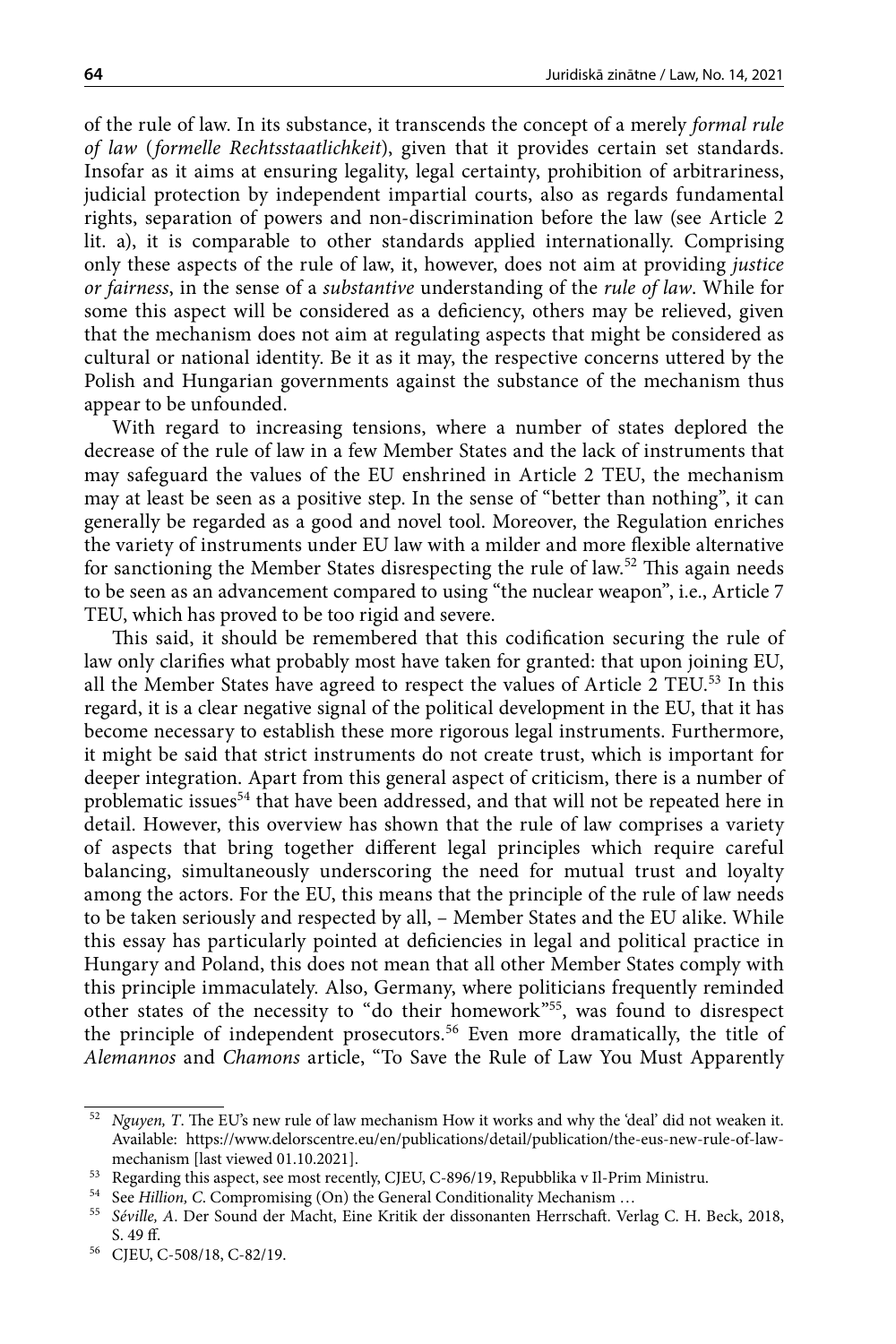Break It<sup>"57</sup> illustrates that, ironically, in the process for enacting the conditionality mechanism at various instances, EU institutions seemed to fail respecting the EU law. Accordingly, this shows that the concerned legal acts need to be carefully reviewed by the CJEU, yet also by the public and scholars. Notwithstanding these aspects, it should be underlined that critics devoted to the deterioration of the rule of law concentrate on Poland and Hungary.58 In this context, one may take positive notice that the EU efforts to countering these authoritarian tendencies are sided by the ECHR, which, in a case concerning irregularities in the personal composition of the Polish Constitutional Tribunal (*Xero Flor w Polsce sp. z o.o. v. Poland*) found a violation of "the right to a tribunal established by law".59

Finally, the analysis has shown that one of the mechanisms' main elements seems to be the fight against the (systemic) misuse of funds, fraud and corruption in Member States. The implementation in practice is problematic given that the EU depends on the institutions of the Member States. Here it is improbable that the beneficiaries of fraudulent activities will engage in procedures to their very detriment and the system thus depends on the independence of national authorities and a functioning sanctioning mechanism, should authorities be too lenient. However, clear and transparent guidelines decrease the (potential) leniency of national institutions when reviewing the administration and use of EU funds. Ultimately, the CJEU has been an important player in this process, when interpreting the legal provisions in this complex legal field. And, again somewhat ironically, also in this very field of funds,<sup>60</sup> the CJEU has been reminded by Member States, political actors and legal scholars to enhance predictability and transparency in its adjudication and the interpretation of EU law. $\overline{61}$  Though in a different field, it however, is not a sign of praise for the rule of law in the CJEUs judicial practice, if the German *Bundesverfassungsgericht* finds that [..] the judgment is simply not comprehensible so that, to this extent, the judgment was rendered *ultra vires* [..]."62

*In sum*, this new mechanism is a novel and additional tool that promises to contribute to fostering the rule of law in Member States and the institutions. One should, however, be cautions not to overestimate the impact of this mechanism. The rule of law mechanism does not address the substantive (political) standards or specific values but rather sets the frame for the conditions of law – without them, a supranational organization cannot work. While the regulation does not conduct

<sup>57</sup> *Alemanno, A., Chamon, M.* To Save the Rule …

<sup>58</sup> See particularly *Koncewicz, T. T.* How the EU is Becoming a Rule-of-Law-Less Union of States: From POLEXIT to E(U)EXIT? VerfBlog*.* 28.04.2021. Available: https://verfassungsblog.de/how-the-eu-isbecoming-a-rule-of-law-less-union-of-states/ [last viewed 01.10.2021].

<sup>59</sup> *Leloup, M.* The ECtHR Steps into the Ring: The Xero Flor ruling as the ECtHR's first step in fighting rule of law backsliding. VerfBlog. 10.05.2021. Available: [https://verfassungsblog.de/the-ecthr-steps](https://verfassungsblog.de/the-ecthr-steps-into-the-ring/)[into-the-ring/](https://verfassungsblog.de/the-ecthr-steps-into-the-ring/) [last viewed 01.10.2021]. DOI: [10.17176/20210510-181420-0;](https://dx.doi.org/10.17176/20210510-181420-0) *Szwed, M.* What Should and What Will Happen After Xero Flor: The judgement of the ECtHR on the composition of the Polish Constitutional Tribunal. VerfBlog. 09.05.2021. Available: [https://verfassungsblog.de/what](https://verfassungsblog.de/what-should-and-what-will-happen-after-xero-flor/)[should-and-what-will-happen-after-xero-flor/](https://verfassungsblog.de/what-should-and-what-will-happen-after-xero-flor/) [last viewed 01.10.2021]. DOI: [10.17176/20210509-](https://dx.doi.org/10.17176/20210509-210914-0) [210914-0](https://dx.doi.org/10.17176/20210509-210914-0).

<sup>60</sup> See CJEU, C-743/18 (LSEZ SIA/Latvijas Investīciju un attīstības aģentūra) and comments by *Schewe, C.* EuGH: Investitionen, S. 119.<br>*Klenk, L. Die Grenzen der Grundfreiheiten: [Studien zum europäischen und deutschen Öffentlichen](https://www.mohrsiebeck.com/schriftenreihe/studien-zum-europaeischen-und-deutschen-oeffentlichen-recht-eudoer?no_cache=1)* 

[Recht 28](https://www.mohrsiebeck.com/schriftenreihe/studien-zum-europaeischen-und-deutschen-oeffentlichen-recht-eudoer?no_cache=1).

Mohr Siebeck, 2019.

<sup>62</sup> BVerfG, Urteil des Zweiten Senats vom 05. Mai 2020 –2 BvR 859/15, Rn. 116. Available: [http://www.](http://www.bverfg.de/e/rs20200505_2bvr085915.html) [bverfg.de/e/rs20200505\\_2bvr085915.html;](http://www.bverfg.de/e/rs20200505_2bvr085915.html) [https://www.bundesverfassungsgericht.de/SharedDocs/](https://www.bundesverfassungsgericht.de/SharedDocs/Entscheidungen/EN/2020/05/rs20200505_2bvr085915en.html) [Entscheidungen/EN/2020/05/rs20200505\\_2bvr085915en.html.](https://www.bundesverfassungsgericht.de/SharedDocs/Entscheidungen/EN/2020/05/rs20200505_2bvr085915en.html)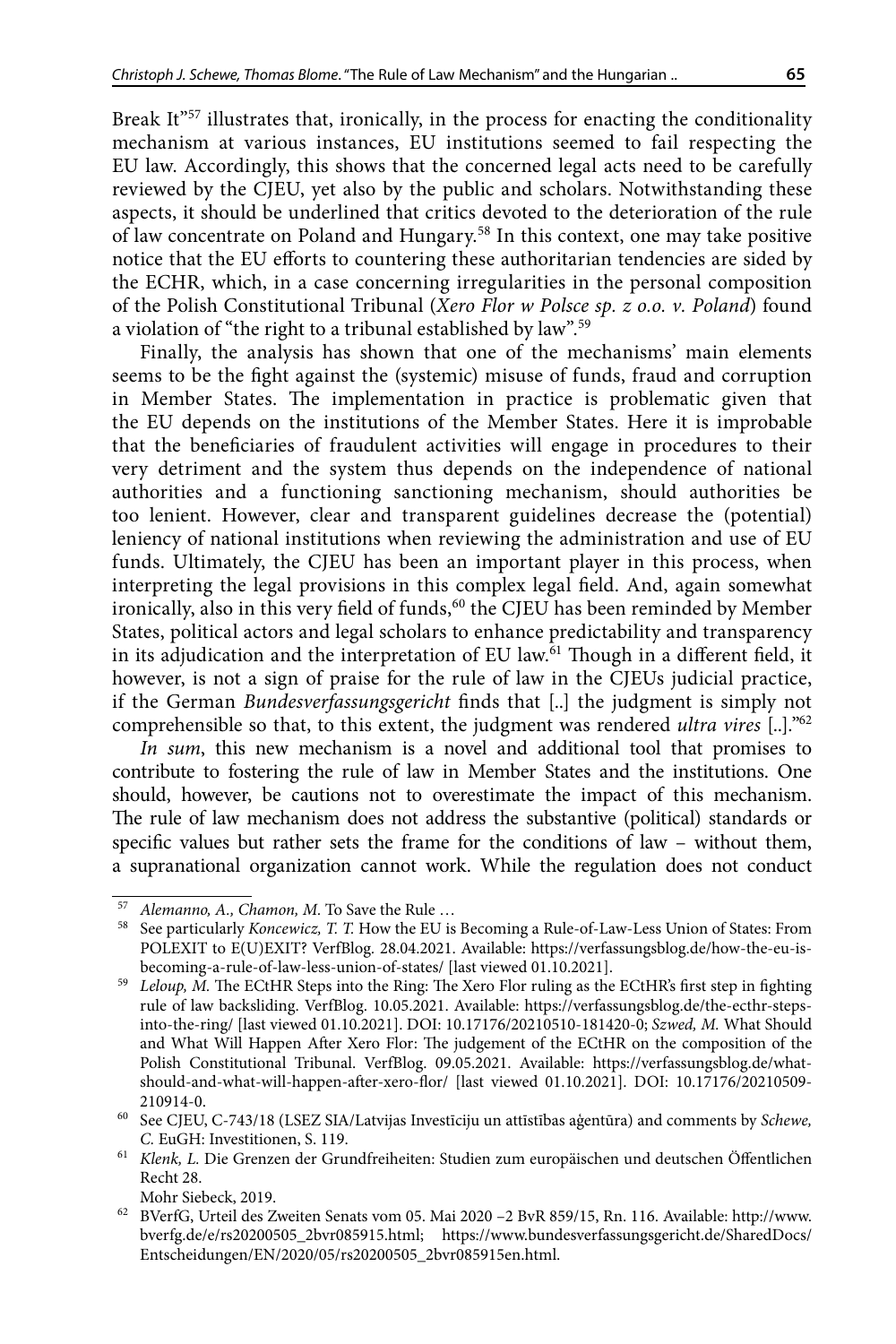the matter regarding the allegations that the rule of law menaces national or cultural identity, it is predictable that similar aspects will arise in future disputes. The main problem will resemble a delicate evergreen of constitutional and international law: the distinction whether a dispute is to be considered political or judicial. However, beyond this mechanism in the EU these issues are frequently dealt with by other legal principles or secondary law and thus may become relevant to disputes and be adjudicated.

## **Sources**

#### **Bibliography**

- 1. *Alemanno, A., Chamon, M.* To Save the Rule of Law you Must Apparently Break It. VerfBlog. 11.12.2020. Available: https://verfassungsblog.de/to-save-the-rule-of-law-you-must-apparentlybreak-it/ [last viewed 01.10.2021]. DOI: 10.17176/20201212-060201-0.
- 2. *Bahners, P*. Bärbel Bohley: Gerechtigkeit und Rechtsstaat. *Frankfurter Allgemeine Zeitung*, 14.10.2020. Available: [https://www.faz.net/aktuell/feuilleton/debatten/baerbel-bohleys-zitat](https://www.faz.net/aktuell/feuilleton/debatten/baerbel-bohleys-zitat-von-gerechtigkeit-und-rechtsstaat-16996571.html)[von-gerechtigkeit-und-rechtsstaat-16996571.html](https://www.faz.net/aktuell/feuilleton/debatten/baerbel-bohleys-zitat-von-gerechtigkeit-und-rechtsstaat-16996571.html) [last viewed 01.10.2021].
- 3. *Bogdandy, A. von.* Tyrannei der Werte? Herausforderungen und Grundlagen einer europäischen Dogmatik systemischer Defizite. *Zeitschrift für ausländisches öffentliches Recht und Völkerrecht*, Bd. 79, H. 3, 2019, S. 503–551.
- 4. *Braun, J.* Einführung in die Rechtswissenschaft, Mohr Siebeck, 4. Aufl, Tübingen, 2011.
- 5. *Dimitrovs, A., Droste, H*. Conditionality Mechanism: What's In It? VerfBlog. 30.12.2020. Available: <https://verfassungsblog.de/conditionality-mechanism-whats-in-it/>[last viewed 01.10.2021]. DOI: [10.17176/20201230-201659-0](https://dx.doi.org/10.17176/20201230-201659-0).
- 6. *Grzeszick, B.* Article 20. Bundesstaatliche Verfassung; Widerstandsrecht. In: *Maunz, T., Dürig, G.* Grundgesetz-Kommentar. 2020.
- 7. *Győry, C*. Ein Freund, ein guter Freund. VerfBlog. 22.12.2020. Available: [https://verfassungsblog.](https://verfassungsblog.de/ein-freund-ein-guter-freund/) [de/ein-freund-ein-guter-freund/](https://verfassungsblog.de/ein-freund-ein-guter-freund/) [last viewed 01.10.2021]. DOI: 10.17176/20201222-172713-0.
- 8. *Hilf, M., Schorkopf, F.* Article 2 EUV. In: *Grabitz, E., Hilf, M., Nettesheim, M.* (Hrsg.). Das Recht der Europäischen Union, 69 Aufl. München, 2020.
- 9. *Hillion, C*. Compromising (On) the General Conditionality Mechanism and the Rule of Law (April 6, 2021). *Common Market Law Review*, No. 58, 2021, pp. 267–284. Available: https:// papers.ssrn.com/sol3/papers.cfm?abstract\_id=3820897 [last viewed 01.10.2021].
- 10. *Klenk, L.* Die Grenzen der Grundfreiheiten: Studien zum europäischen und deutschen Öffentlichen Recht 28. Mohr Siebeck, 2019.
- 11. *Koncewicz, T. T*. How the EU is Becoming a Rule-of-Law-less Union of States: From POLEXIT to E(U)EXIT? VerfBlog. 28.04.2021. Available: [https://verfassungsblog.de/how-the-eu-is](https://verfassungsblog.de/how-the-eu-is-becoming-a-rule-of-law-less-union-of-states/)[becoming-a-rule-of-law-less-union-of-states/](https://verfassungsblog.de/how-the-eu-is-becoming-a-rule-of-law-less-union-of-states/) [last viewed 01.10.2021].
- 12. *Leawoods, H., Radbruch, G.* An Extraordinary Legal Philosopher. *WASH. U. J. L. & POL'Y. Vol. 2. Re-Engineering Patent Law: The Challenge of New Technologies*, January 2000, p. 500. Available: [https://openscholarship.wustl.edu/cgi/viewcontent.cgi?article=1516&context=law\\_journal\\_](-https://openscholarship.wustl.edu/cgi/viewcontent.cgi?article=1516&context=law_journal_law_policy) [law\\_policy](-https://openscholarship.wustl.edu/cgi/viewcontent.cgi?article=1516&context=law_journal_law_policy) [last viewed 01.10.2021].
- 13. *Leloup, M*. The ECtHR Steps into the Ring: The Xero Flor ruling as the ECtHR's first step in fighting rule of law backsliding. VerfBlog. 10.05.2021. Available: [https://verfassungsblog.de/](https://verfassungsblog.de/the-ecthr-steps-into-the-ring/) [the-ecthr-steps-into-the-ring/](https://verfassungsblog.de/the-ecthr-steps-into-the-ring/) [last viewed 01.10.2021]. DOI: [10.17176/20210510-181420-0](https://dx.doi.org/10.17176/20210510-181420-0)
- 14. *Mader, O.* Rechtsstaatlichkeit und Haushalt: Der Stand des Werteschutzes in der EU nach dem Streit über die Rechtsstaatsverordnung. *Europäische Zeitschrift für Wirtschaftsrecht*, Bd. 32, H. 4, 2021, S. 133–142.
- 15. *Nguyen, T.* The EU's new rule of law mechanism How it works and why the 'deal' did not weaken it. Available: [https://www.delorscentre.eu/en/publications/detail/publication/the-eus-new-rule](https://www.delorscentre.eu/en/publications/detail/publication/the-eus-new-rule-of-law-mechanism)[of-law-mechanism](https://www.delorscentre.eu/en/publications/detail/publication/the-eus-new-rule-of-law-mechanism) [last viewed 01.10.2021].
- 16. *Radbruch, G*. Gesetzliches Unrecht und übergesetzliches Recht. *Süddeutsche Juristenzeitung*, Nr. 1, 1946, S. 105–108.
- 17. *Scheppele, K. L., Pech, L., Kelemen, R. D*. Never Missing an Opportunity to Miss an Opportunity: The Council Legal Service Opinion on the Commission's EU budget-related rule of law mechanism. VerfBlog. 12.11.2018. Available: [https://verfassungsblog.de/never-missing-an-opportunity-to](https://verfassungsblog.de/never-missing-an-opportunity-to-miss-an-opportunity-the-council-legal-service-opinion-on-the-commissions-eu-budget-related-rule-of-law-mechanism/)[miss-an-opportunity-the-council-legal-service-opinion-on-the-commissions-eu-budget-related](https://verfassungsblog.de/never-missing-an-opportunity-to-miss-an-opportunity-the-council-legal-service-opinion-on-the-commissions-eu-budget-related-rule-of-law-mechanism/)[rule-of-law-mechanism/](https://verfassungsblog.de/never-missing-an-opportunity-to-miss-an-opportunity-the-council-legal-service-opinion-on-the-commissions-eu-budget-related-rule-of-law-mechanism/) [last viewed 01.10.2021]. DOI: [10.17176/20181115-215538-0](https://dx.doi.org/10.17176/20181115-215538-0).